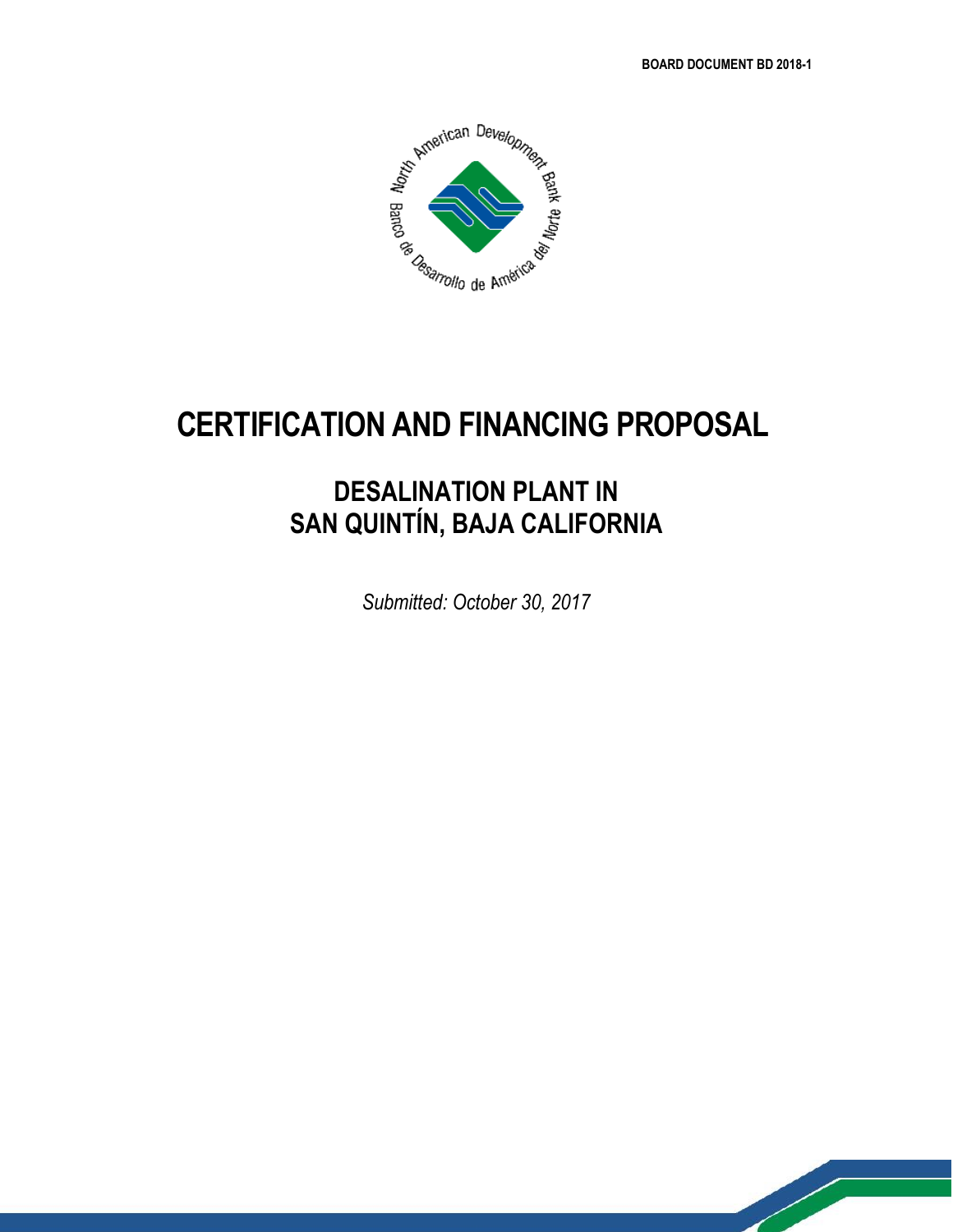# **CERTIFICATION AND FINANCING PROPOSAL**

# **DESALINATION PLANT IN SAN QUINTÍN, BAJA CALIFORNIA**

# **INDEX**

| 1.                                        |                               |                                                                      |    |
|-------------------------------------------|-------------------------------|----------------------------------------------------------------------|----|
| 2.                                        | <b>CERTIFICATION CRITERIA</b> |                                                                      |    |
|                                           | 2.1                           | <b>Technical Criteria</b>                                            |    |
|                                           |                               |                                                                      | 5  |
|                                           |                               |                                                                      | 15 |
|                                           |                               | 2.1.3. Land Acquisition and Right-of-Way Requirements                | 16 |
|                                           |                               |                                                                      | 17 |
|                                           | 2.2                           | <b>Environmental Criteria</b>                                        |    |
|                                           |                               | 2.2.1. Compliance with Applicable Environmental Laws and Regulations | 18 |
|                                           |                               |                                                                      | 20 |
|                                           | 2.3                           |                                                                      | 24 |
| <b>PUBLIC ACCESS TO INFORMATION</b><br>3. |                               |                                                                      |    |
|                                           | 3.1                           |                                                                      | 25 |
|                                           |                               |                                                                      | 25 |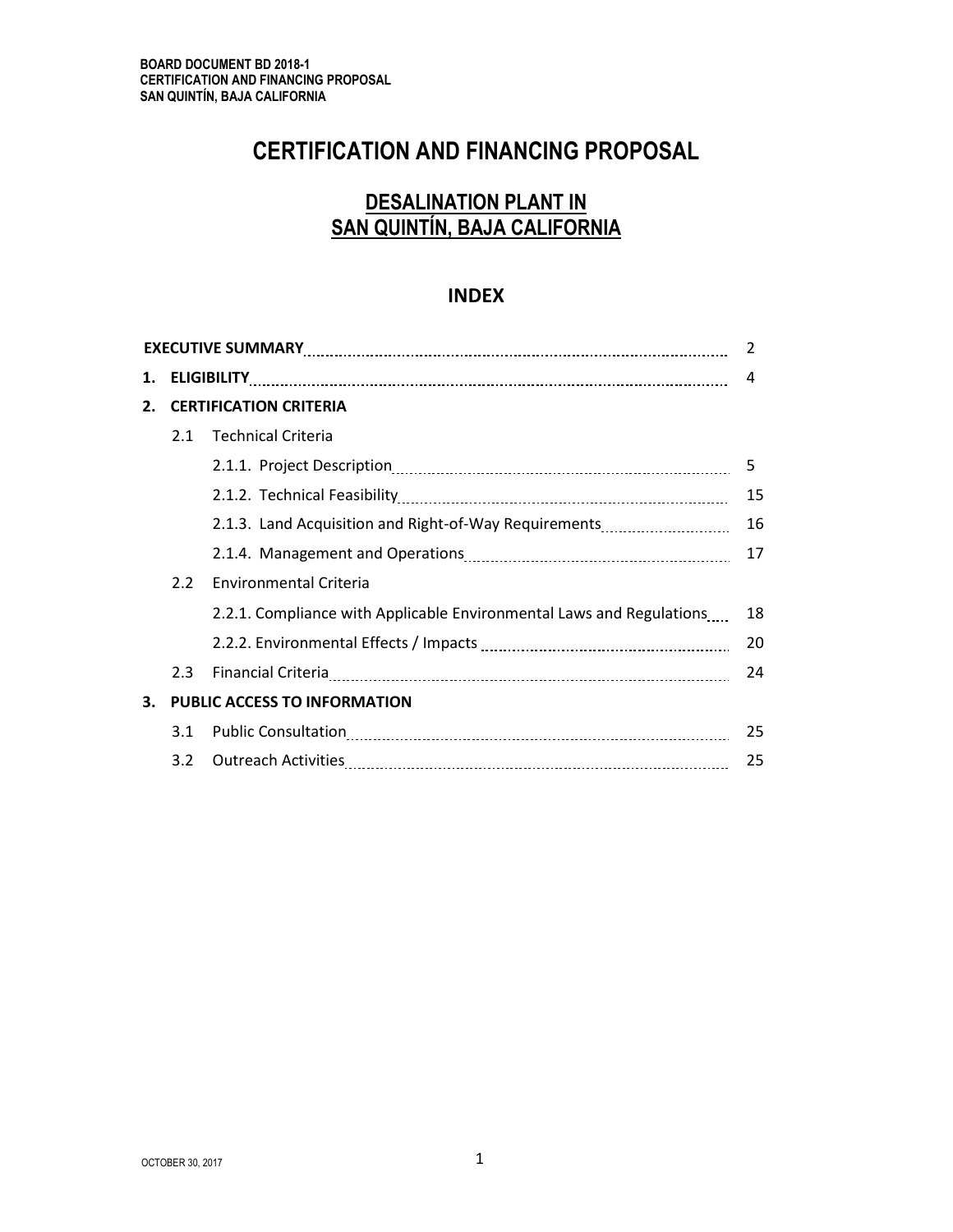# **EXECUTIVE SUMMARY**

# **DESALINATION PLANT IN SAN QUINTÍN, BAJA CALIFORNIA**

| Project:                                    | The proposed project consists of the design, construction and<br>operation of a desalination plant with a production capacity of 250<br>liters per second (lps) or 5.7 million gallons per day (mgd) (the<br>"Project"). The Project includes an arrangement of seven wells for<br>seawater intake (6 for operation, 1 reserve), an 8.4-kilometer (5.22-<br>mile) seawater pipeline, a 2.44-kilometer (1.51-mile) brine discharge<br>pipeline, a 1.74-km (1.08-mile) desalinated water transmission line, a<br>2,000-cubic-meter (528,344-gallon) master tank, approximately an<br>11-km (6.9-mile) power line and two electric substations in San<br>Quintín, Ensenada, Baja California.<br>The Project will be implemented under a public-private partnership<br>(PPP), and the drinking water produced by the Project will be supplied<br>for public use in the San Quintín Valley. |
|---------------------------------------------|----------------------------------------------------------------------------------------------------------------------------------------------------------------------------------------------------------------------------------------------------------------------------------------------------------------------------------------------------------------------------------------------------------------------------------------------------------------------------------------------------------------------------------------------------------------------------------------------------------------------------------------------------------------------------------------------------------------------------------------------------------------------------------------------------------------------------------------------------------------------------------------|
| <b>Project Objective:</b>                   | The purpose of the Project is to increase access to reliable drinking<br>water service through the development of an additional water supply<br>source in compliance with applicable quality standards for drinking<br>water, contributing to the preservation of human health.                                                                                                                                                                                                                                                                                                                                                                                                                                                                                                                                                                                                        |
| <b>Expected Project</b><br><b>Outcomes:</b> | The outcomes as a result of the Project include supplying a reliable<br>drinking water supply of 250 lps (5.7 mgd) in compliance with drinking<br>water quality standards.                                                                                                                                                                                                                                                                                                                                                                                                                                                                                                                                                                                                                                                                                                             |
| <b>Population to Benefit:</b>               | Approximately 86,414 residents of the San Quintín Valley. <sup>1</sup>                                                                                                                                                                                                                                                                                                                                                                                                                                                                                                                                                                                                                                                                                                                                                                                                                 |
| Sponsor:                                    | Desaladora Kenton, S.A. de C.V. (DK or the "PPP Contractor"), the<br>special-purpose vehicle created by the consortium formed by Libra<br>Ingenieros Civiles, S.A. de C.V., RWL Water, LLC and R.J. Ingeniería,<br>S.A. de C.V., which was awarded a PPP contract for the design,<br>construction, financing and operation of the Project ("the PPP<br>Contract") by the state water commission,<br>(CEA).                                                                                                                                                                                                                                                                                                                                                                                                                                                                             |
| <b>Borrower:</b>                            | Desaladora Kenton, S.A. de C.V.                                                                                                                                                                                                                                                                                                                                                                                                                                                                                                                                                                                                                                                                                                                                                                                                                                                        |

<sup>1</sup> Source: Baja California State Government. *Programa para la Atención de la Región de San Quintín 2015 2019* (2015-

<sup>2019</sup> Assistance Program for the San Quintín Region).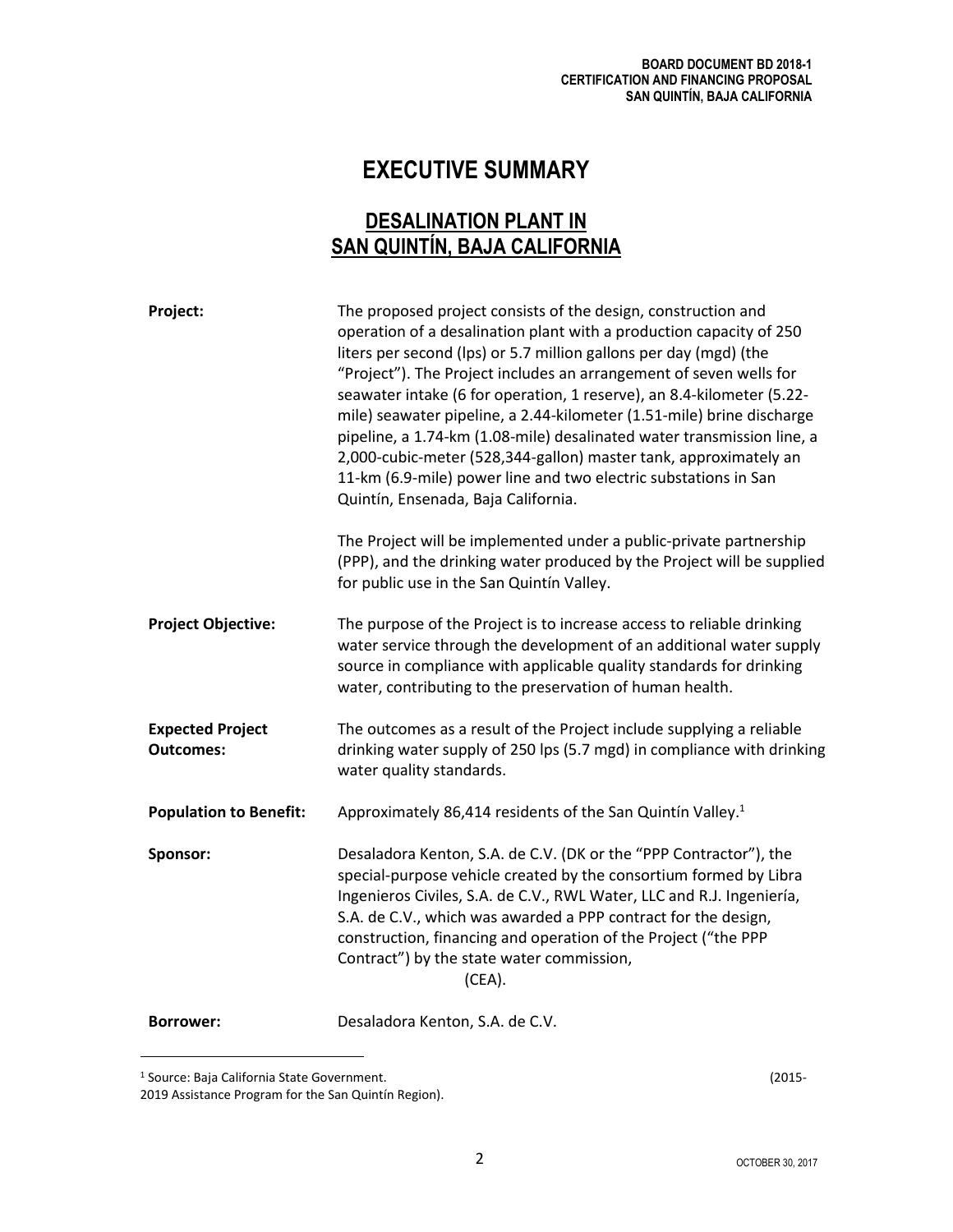**BOARD DOCUMENT BD 2018-1 CERTIFICATION AND FINANCING PROPOSAL SAN QUINTÍN, BAJA CALIFORNIA**

| <b>Project Cost:</b>     | \$875.35 million pesos (US\$48.20 million). <sup>2</sup>                                |
|--------------------------|-----------------------------------------------------------------------------------------|
| <b>NADB Loan Amount:</b> | Up to US\$36.61 million or its equivalent in Mexican pesos (\$664.77<br>million pesos). |

<sup>2</sup> Unless otherwise noted, all U.S. dollar figures are quoted at an exchange rate of \$18.16 pesos to the dollar for September 29, 2017 according to Mexico's Central Bank, Banco de México.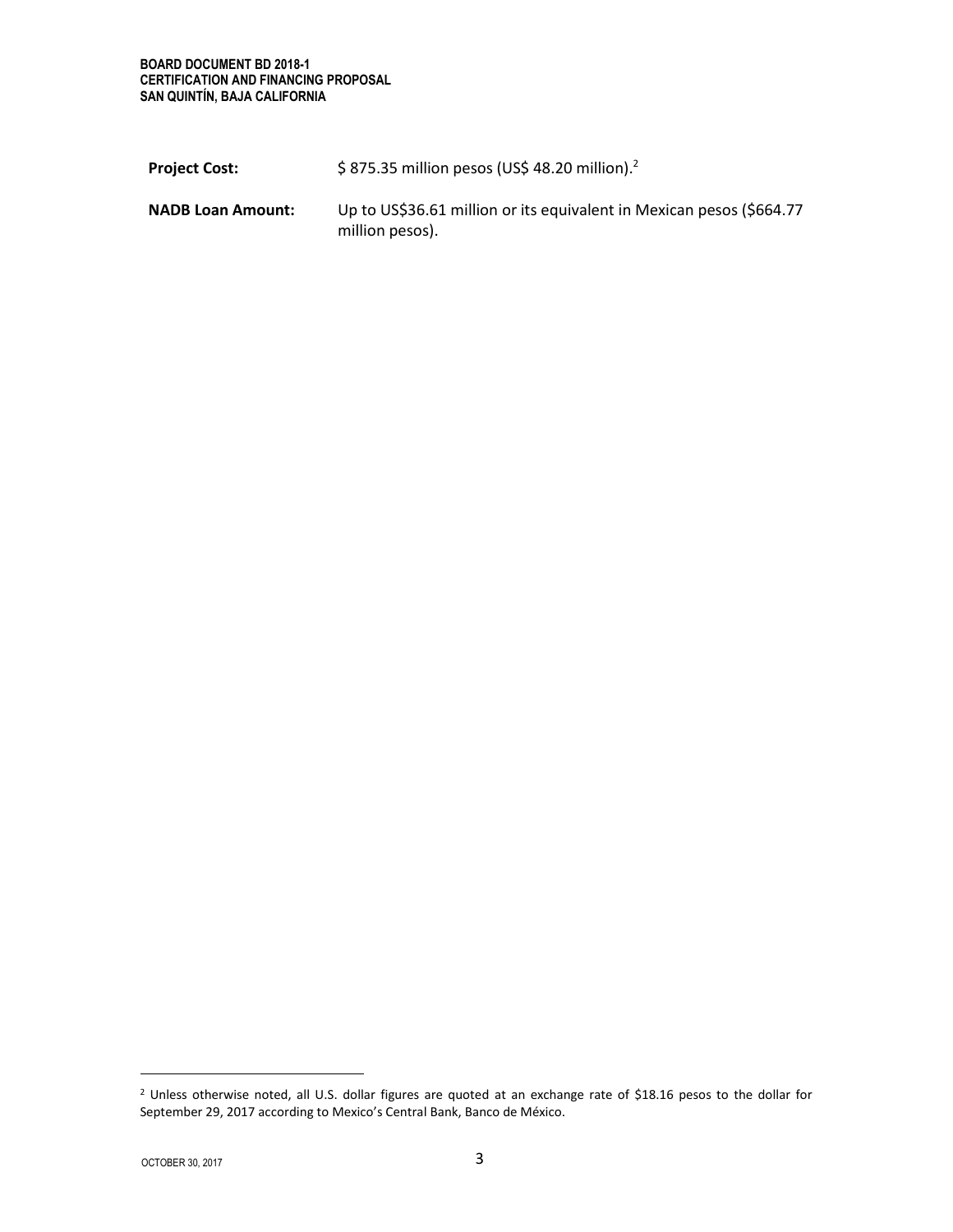# **CERTIFICATION AND FINANCING PROPOSAL**

# **DESALINATION PLANT IN SAN QUINTIN, BAJA CALIFORNIA**

# **1. ELIGIBILITY**

## *Project Type*

The Project falls in the category of drinking water.

## *Project Location*

 $\overline{a}$ 

The Project is located in the San Quintín Valley in the municipality of Ensenada, Baja California and within 300 kilometers of the U.S.-Mexico border. The desalination plant will be built approximately 232 km (144.2 miles) south of the border.

### *Project Sponsor and Legal Authority*

The Project sponsor is the special-purpose company, Desaladora Kenton, S.A. de C.V. (DK or the "Sponsor" or the "PPP Contractor" or the "Borrower"), which was created by the consortium formed by Libra Ingenieros Civiles, S.A. de C.V., RWL Water, LLC and R.J. Ingeniería, S.A. de C.V. On September 28, 2015, the consortium was awarded the public-private partnership agreement for the construction, financing and operation of the Project (the "PPP Contract") by the state water commission, **Estatable Estatal de Agua de Agua de Agua de Baja de Baja de Baja de Baja de Baja de Baja d** bidding process.<sup>3</sup> DK is a Mexican company established on December 18, 2015. Its contact representative is Manuel Paredes.

<sup>&</sup>lt;sup>3</sup> Contract award following a procurement process carried out by the State of Baja California under the Public-Private Partnership Law[. http://www-](http://www-2.baja.gob.mx/apps/comnetbc.nsf/3a679c2bb1506634882570af005bef43/38b8e4dbe648a41d88257e700066cf4a?OpenDocument&Highlight=0,desaladora)

[<sup>2.</sup>baja.gob.mx/apps/comnetbc.nsf/3a679c2bb1506634882570af005bef43/38b8e4dbe648a41d88257e700066cf4a?O](http://www-2.baja.gob.mx/apps/comnetbc.nsf/3a679c2bb1506634882570af005bef43/38b8e4dbe648a41d88257e700066cf4a?OpenDocument&Highlight=0,desaladora) [penDocument&Highlight=0,desaladora](http://www-2.baja.gob.mx/apps/comnetbc.nsf/3a679c2bb1506634882570af005bef43/38b8e4dbe648a41d88257e700066cf4a?OpenDocument&Highlight=0,desaladora)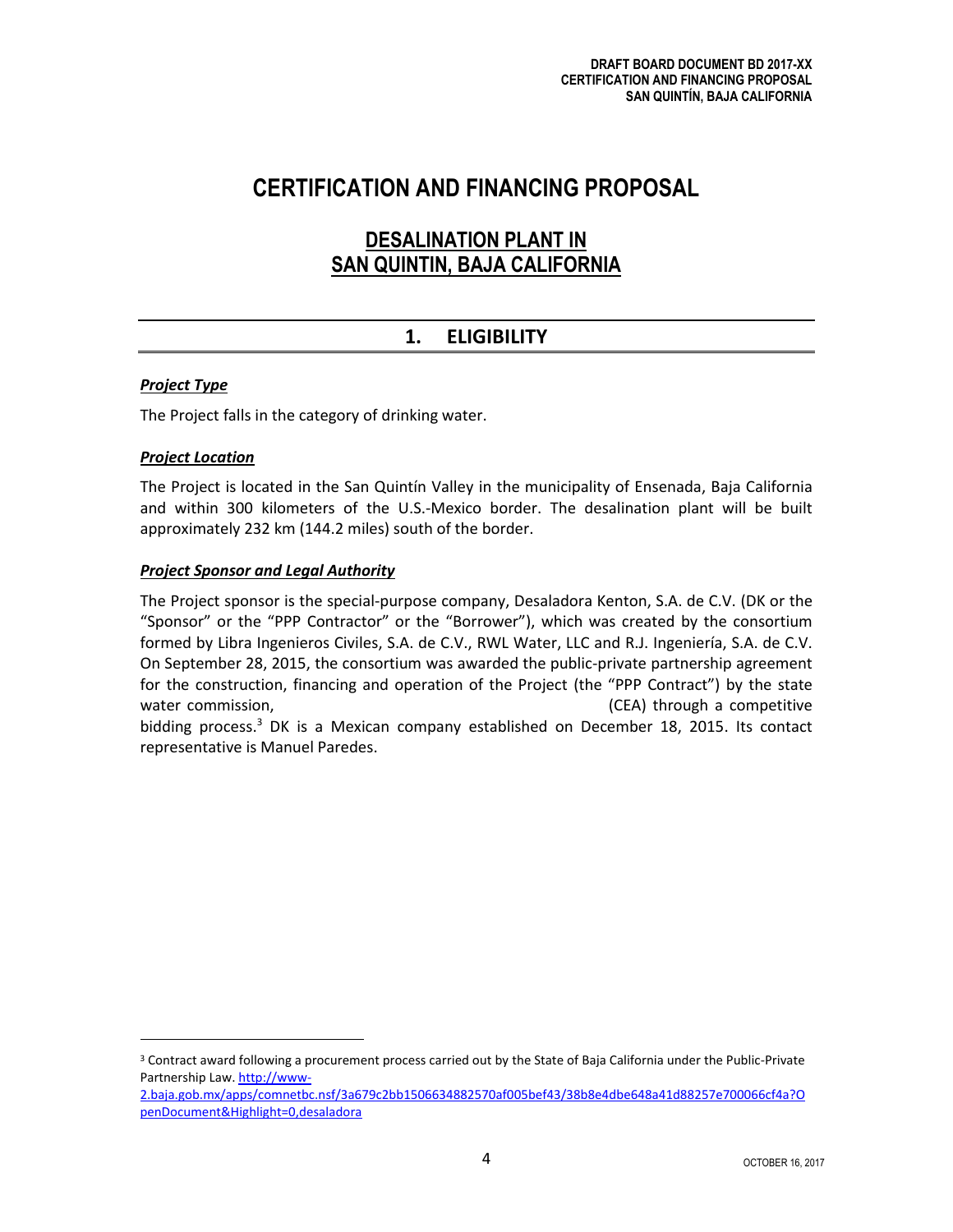# **2. CERTIFICATION CRITERIA**

## **2.1. TECHNICAL CRITERIA**

## **2.1.1. Project Description**

#### *Geographic Location*

The Project will be developed in the community of San Quintín in the municipality of Ensenada, Baja California. The desalination plant will be constructed on a 1.25-hectare (3.1-acre) site, roughly centered at the following coordinates: latitude 30°31'45.91" north and longitude 116°02'15.78" west. The delivery point (master tank) will be located 8.5 kilometers west of the community of San Quintín at approximately latitude 30°31'40.69" north and longitude 116°01'12.75" west. Figure 1, below, shows the approximate geographical location of the Project.



# **Figure 1**

## *General Profile of the Region*

The Project is expected to benefit the communities in San Quintín Valley, which includes Camalú, Colonia Lomas de San Ramón, Colonia Nueva Era, Ejido el Papalote, Emiliano Zapata, Lázaro Cárdenas, San Quintín, Vicente Guerrero and other smaller communities. Figure 2 shows the region benefitted.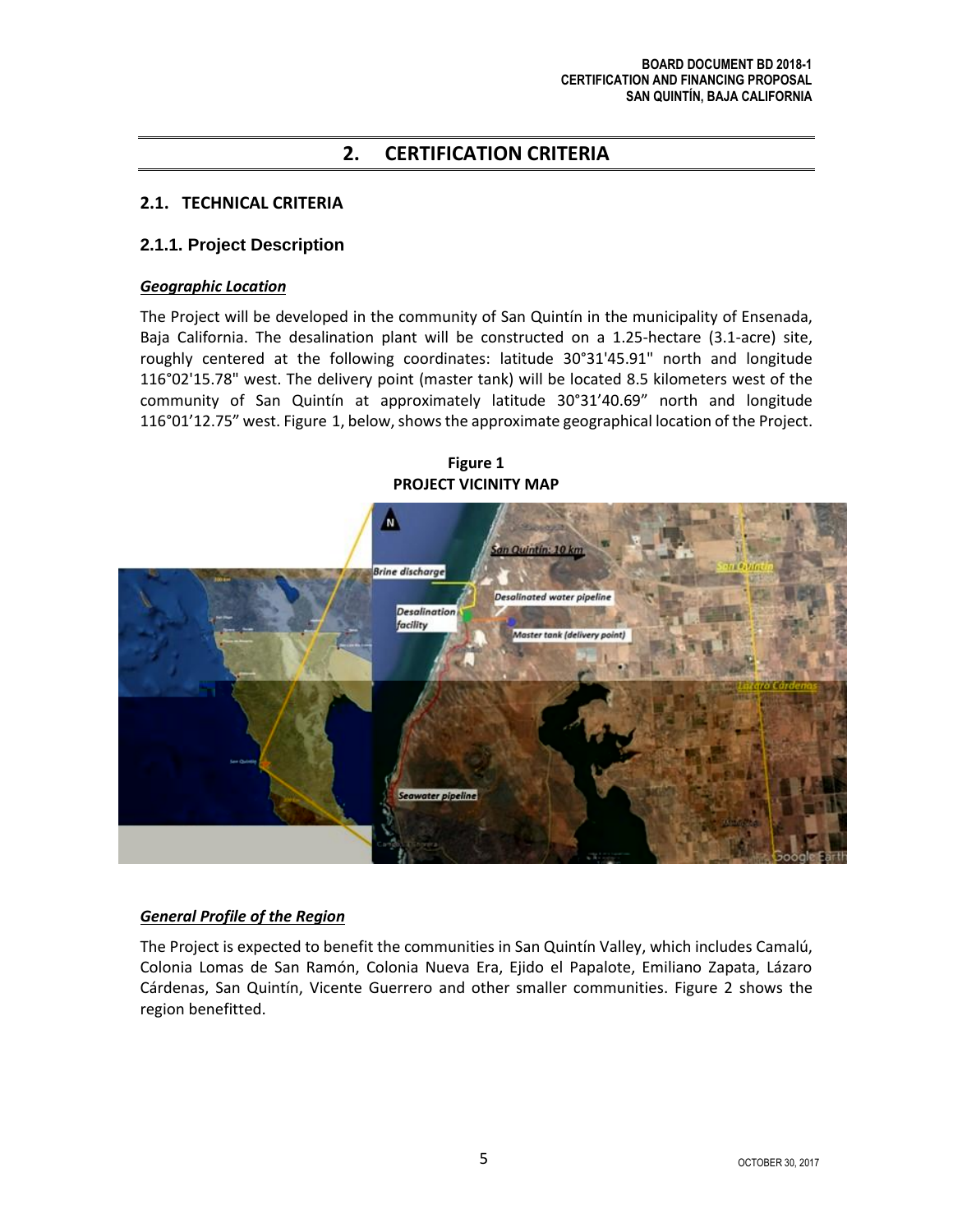**CERTIFICATION AND FINANCING PROPOSAL**

**BOARD DOCUMENT BD 2018-1**



**Figure 2 BENEFITTED COMMUNITIES**

The region is divided into three delegations known as San Quintín, Camalú and Vicente Guerrero (the San Quintín Area). In 2015, the estimated population of the San Quintín Area, was 86,414, which represents 17.7% of the municipality's total population.<sup>4</sup> The population is expected to grow to 124,749 by 2037.

The San Quintín Area is one of the most economically dynamic zones in Baja California because of its agriculture industry, which uses state-of-the-art irrigation systems due to water scarcity. As reported by the Baja California State Government, in 2010, approximately 34.17% of the economically active population in San Quintín worked in the agricultural sector.<sup>5</sup>

The Ensenada water utility, *Comisión Estatal de Servicios Públicos de Ensenada* (CESPE), is

reponsible for providing water and wastewater services in the muncipality, including the San Quintín Valley. The following table summarizes the status of water and wastewater infrastructure in the valley.

<sup>4</sup> Source: Ensenada water utility, *CESPE*).

<sup>5</sup> Source: State of Baja California Government, *Programa para la Atención de la Región de San Quintín 2015 2019* (2015-

<sup>2019</sup> Assistance Program for the San Quintín Region).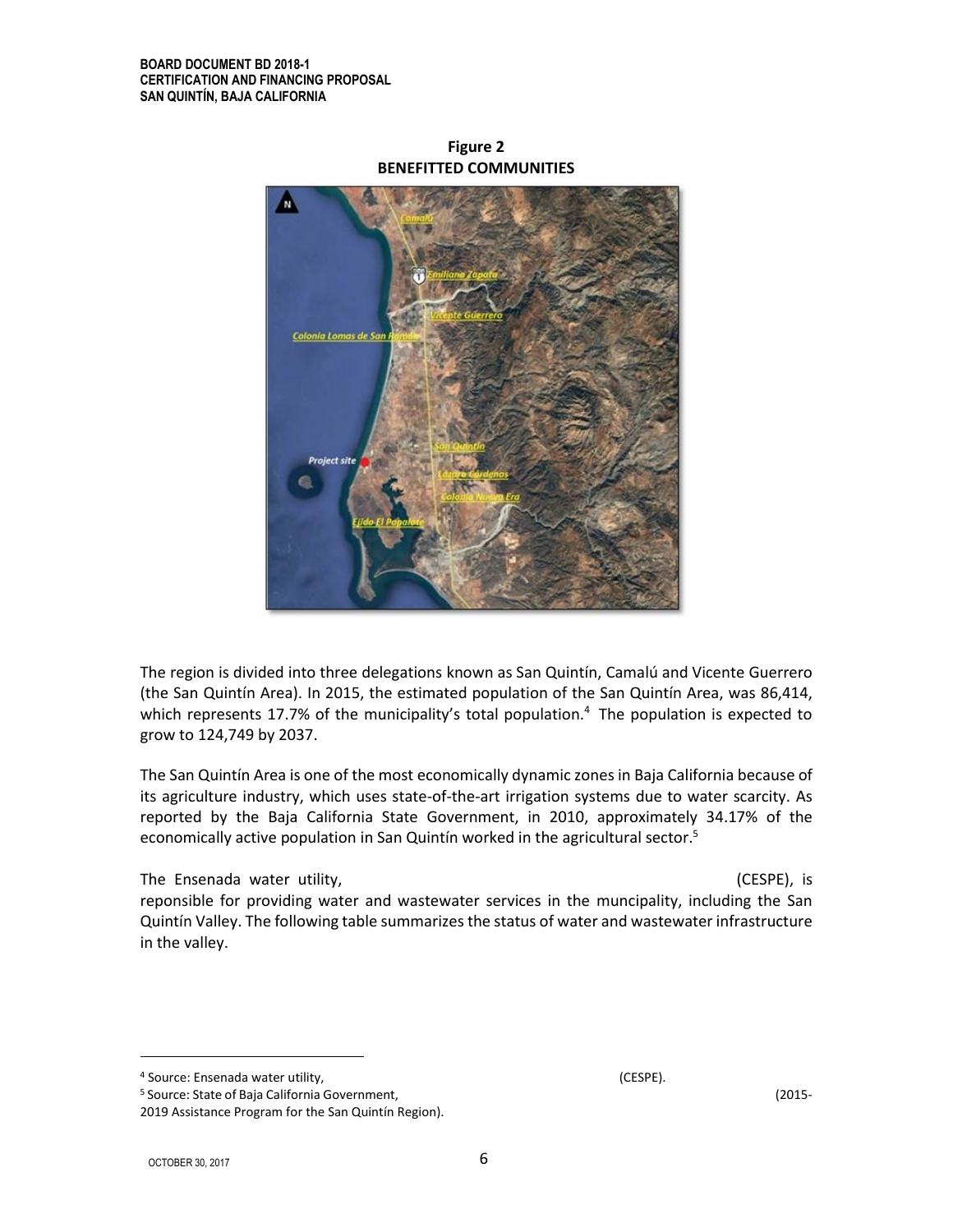#### **BOARD DOCUMENT BD 2018-1 CERTIFICATION AND FINANCING PROPOSAL SAN QUINTÍN, BAJA CALIFORNIA**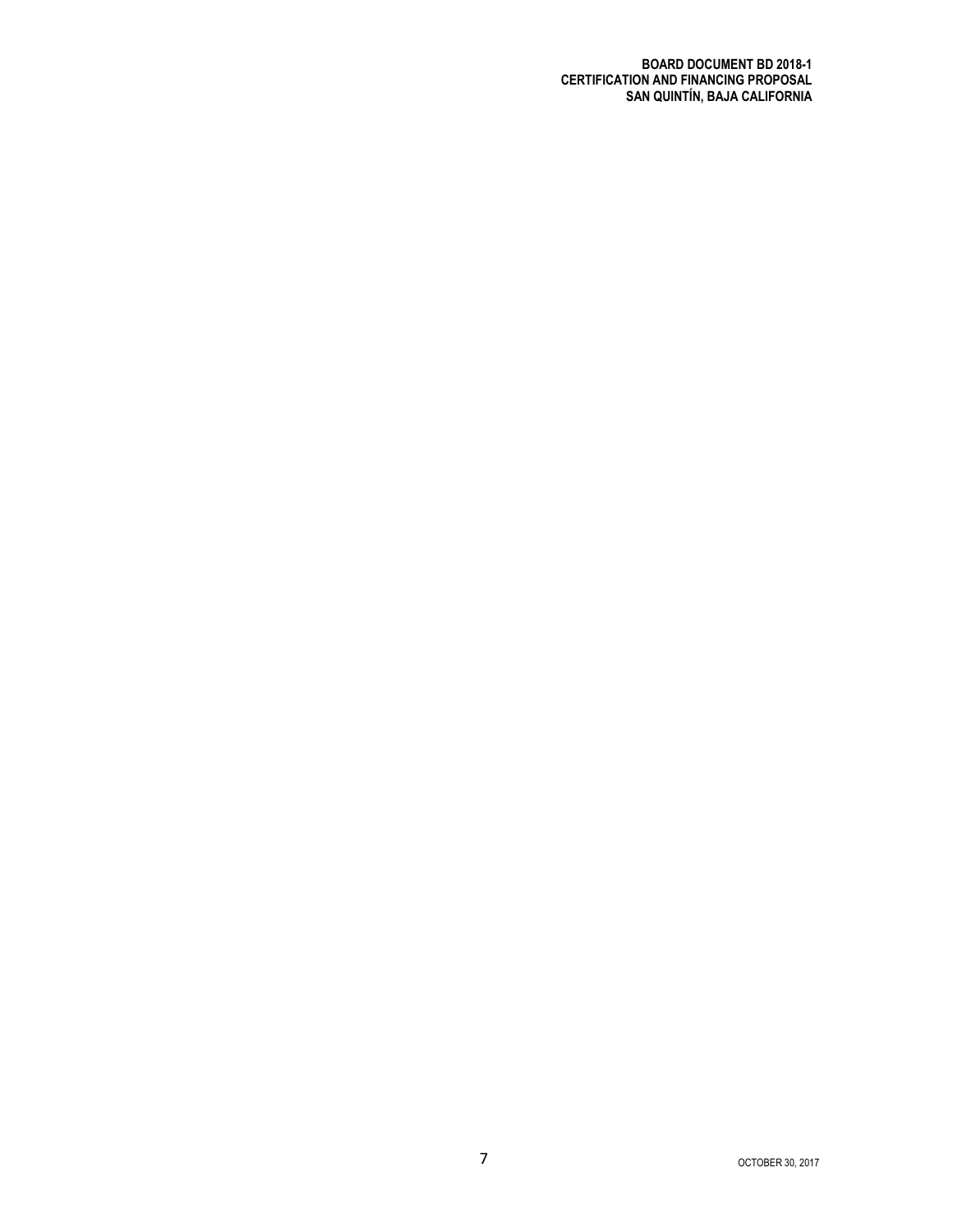There are no fresh water bodies in the region. The only available source of fresh surface water is the Colorado River, located approximately 168 miles northeast of the San Quintín region. Water from this source would require extensive pumping, as well as additional concessions for its use.

As a result, the water supply is insufficient to meet residential demand in the region, which is approximately 208 liters/second (lps) or 4.75 million gallons a day (mgd).<sup>8</sup> The water distribution system currently supplies 62 lps (1.42 mgd), without prior treatment other than chlorination. It is estimated that an average of 37 lps (0.84 mgd) is supplied by truck.

| Community                            | % of population<br>served by trucks |
|--------------------------------------|-------------------------------------|
| Camalú                               | 4.0%                                |
| Licenciado Gustavo Díaz Ordaz        | 18.0%                               |
| Lázaro Cárdenas                      | 89.0%                               |
| <b>Vicente Guerrero</b>              | 48.0%                               |
| San Quintín                          | 7.0%                                |
| Poblado Héroes de Chapultepec        | 100.0%                              |
| La Providencia                       | 37.0%                               |
| Emiliano Zapata                      | 36.0%                               |
| Ejido Papalote                       | 84.0%                               |
| Colonia Nueva Era                    | 10.0%                               |
| Colonia Lomas de San Ramón (Triquis) | 19.0%                               |
| Luis Rodríguez (El Vergel)           | 100.0%                              |
| Santa María (Los Pinos)              | 100.0%                              |
| Other communities                    | 100.0%                              |

**Table 2 WATER SUPPLIED BY TRUCKS IN THE SAN QUINTIN VALLEY** 

Source**:** Libra Ingenieros Civiles, S.A. de C.V. Estudio de Rentabilidad Social.

As indicated in Table 2, there is high dependence on water supplied by trucks. Private trucks provide water at a cost of \$60 pesos per cubic meter. Water provided through the distribution system is \$6.47 pesos per cubic meter. In comparison, water supplied through the trucks is approximately eight times more expensive than that supplied through the distribution system and represents an economic burden on the population.<sup>9</sup> Furthermore, given the poor quality of these water sources, it is very likely that the population uses bottled water for its drinking water needs, which is even more expensive and represents an additional expense for household budgets.

According to CESPE, the drinking water distribution system covers only about 61% of the population. Moreover, the service is intermittent due to insufficient water availability, with the population receiving water an average of 13 hours/day. While a few communities have water

<sup>8</sup> Calculation based on 200 liters per capita a day for rural communities.

<sup>&</sup>lt;sup>9</sup> Source: Libra Ingenieros Civiles, S.A. de C.V., **Estudio and Social Social Benefits**).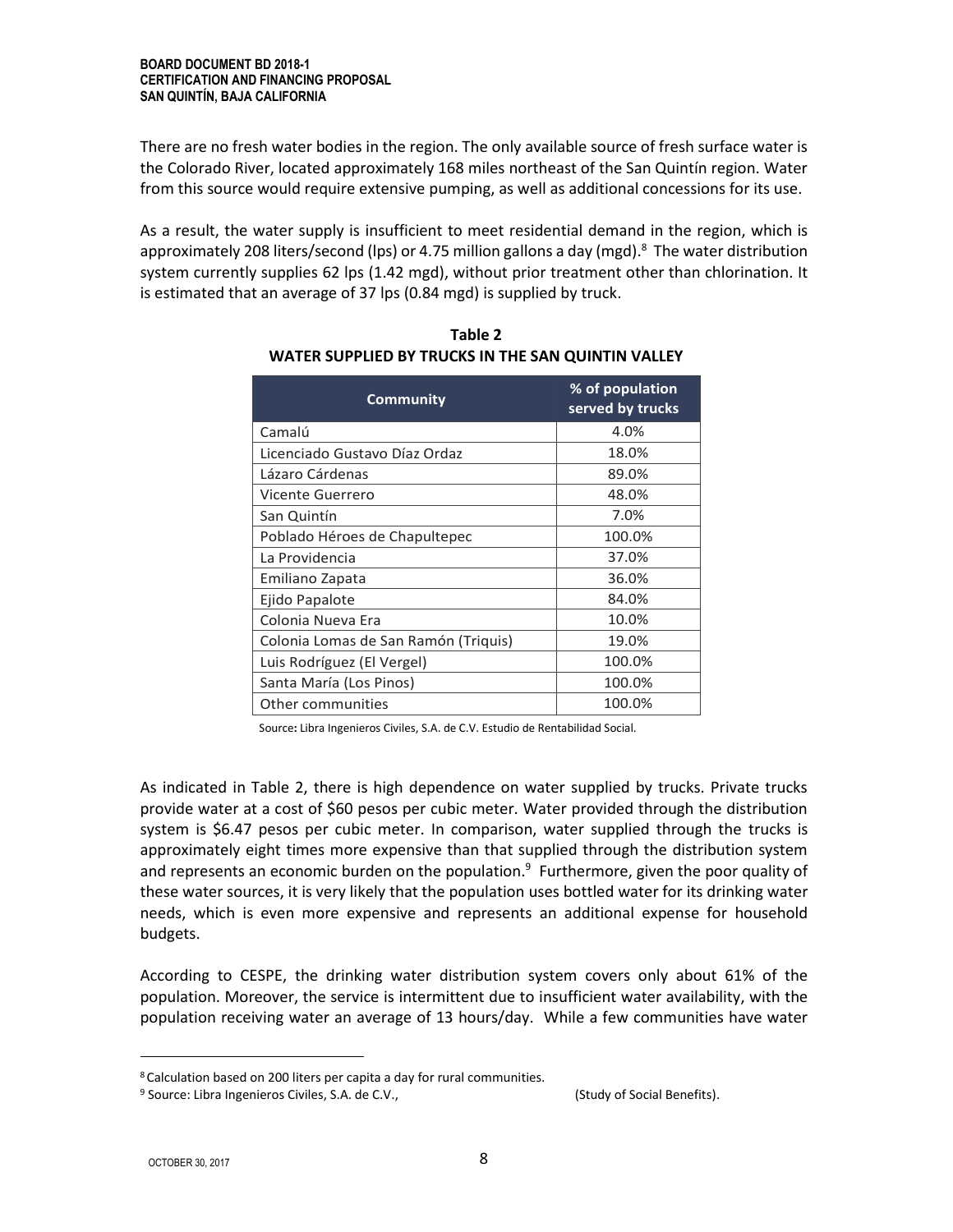service 24 hours a day, the majority receive water 12 hours/day or less, as shown in Table 3. Therefore, residents store water in plastic containers or underground tanks, which may also compromise water quality.<sup>10</sup>

| Community           | <b>Water Supply</b> |
|---------------------|---------------------|
| Díaz Ordaz          | 12                  |
| La Providencia      | 12                  |
| Camalú              | 12                  |
| Elpidio Berlanga    | 12                  |
| Vicente Guerrero 1  | 12                  |
| Vicente Guerrero 2  | 12                  |
| Graciano Sánchez    | 24                  |
| San Quintín         | 3                   |
| Las Flores          | 3                   |
| Popular San Quintín | 3                   |
| Lázaro Cárdenas     | 6                   |
| Nueva Fra           | 24                  |
| El Papalote 1       | 24                  |
| El Papalote 2       | 24                  |
| Leandro Valle       | 12                  |
| Francisco Villa     | 12                  |

#### **Table 3 WATER RATIONING PERIODS IN THE SAN QUINTIN VALLEY (Hours/day)**

Source**:** CESPE. Interview with the CESPE Managing Director.

The 2008-2013 State Water Program proposed desalination as an option for supplying water in the coastal areas of the state and indicated that water rights from conventional surface water sources are insufficient to meet water demand or that the authorized volumes have been reached.

In 2008, the Municipal Research and Planning Institute of Ensenada (IMIP) developed a Comprehensive Water Plan for the Municipality of Ensenada. The plan analyzed water supply alternatives based on surface and groundwater availability, reuse, desalination and inter-basin water transfers. The plan concluded that surface water is not sufficient and that the aquifers are

 $\overline{a}$ 

*Water upply lternatives*

The State of Baja California has recorded periods of severe drought in recent years. Low levels of precipitation make surface water scarce and prevent adequate recharge of the aquifers, which has led to their overexploitation. Consequently, the State of Baja California, CONAGUA and the communities have developed studies to assess water availability and have evaluated various water supply alternatives.

<sup>10</sup> Source: CESPE.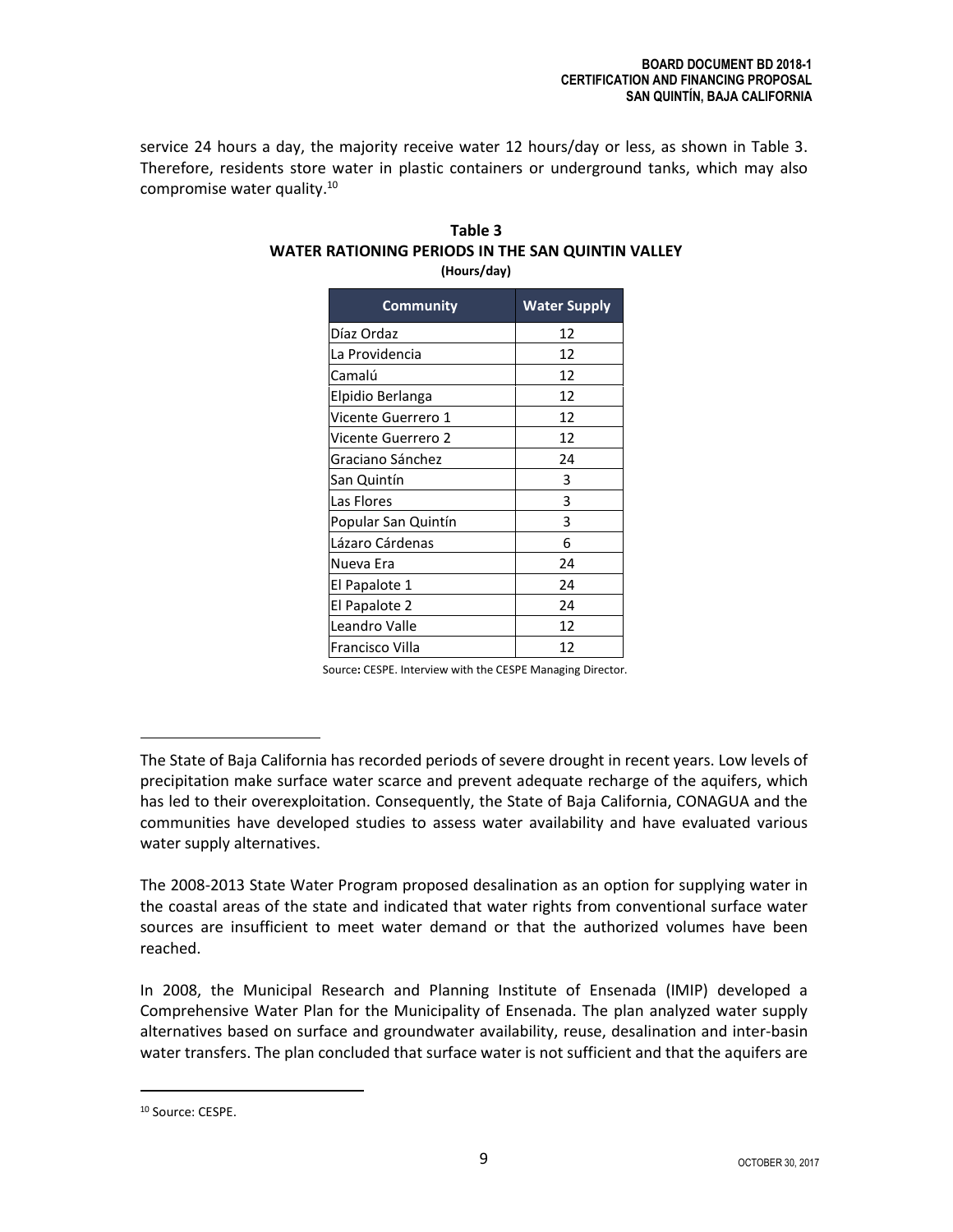#### **BOARD DOCUMENT BD 2018-1 CERTIFICATION AND FINANCING PROPOSAL SAN QUINTÍN, BAJA CALIFORNIA**

being depleted. Therefore, desalination and improved groundwater management are the alternatives to be implemented.

In March 2014, because of persistent drought and low water availability, the Government of Baja California declared a state of emergency in Ensenada and made the implementation of mitigation actions a priority to prevent potential negative impacts to human health and the environment. That same year, the State Government presented the 2013-2014 Strategic Plan, which included a project called the "San Quintín Water Plan," for the construction of a desalination plant.<sup>11</sup>

The State of Baja California also presented the State Development Plan 2014-2019 (SDP), which was prepared with proposals and information from the government, panels of experts, and local residents, through workshops.<sup>12</sup> The SDP describes the projects needed to improve water and wastewater infrastructure in San Quintín, including this Project.

In 2015, the State Government presented the 2015-2019 Assistance Program for the San Quintín Region (PARSQ), which lists the projects to be developed in the region in the following years(with its associated costs), including the proposed desalination plant and other complementary actions not considered as part of this proposal , such as a regional distribution system with seven water tanks and 60 km (37.3 miles) of pipelines to distribute the water produced by the desalination plant.<sup>13</sup> The regional distribution system is in the initial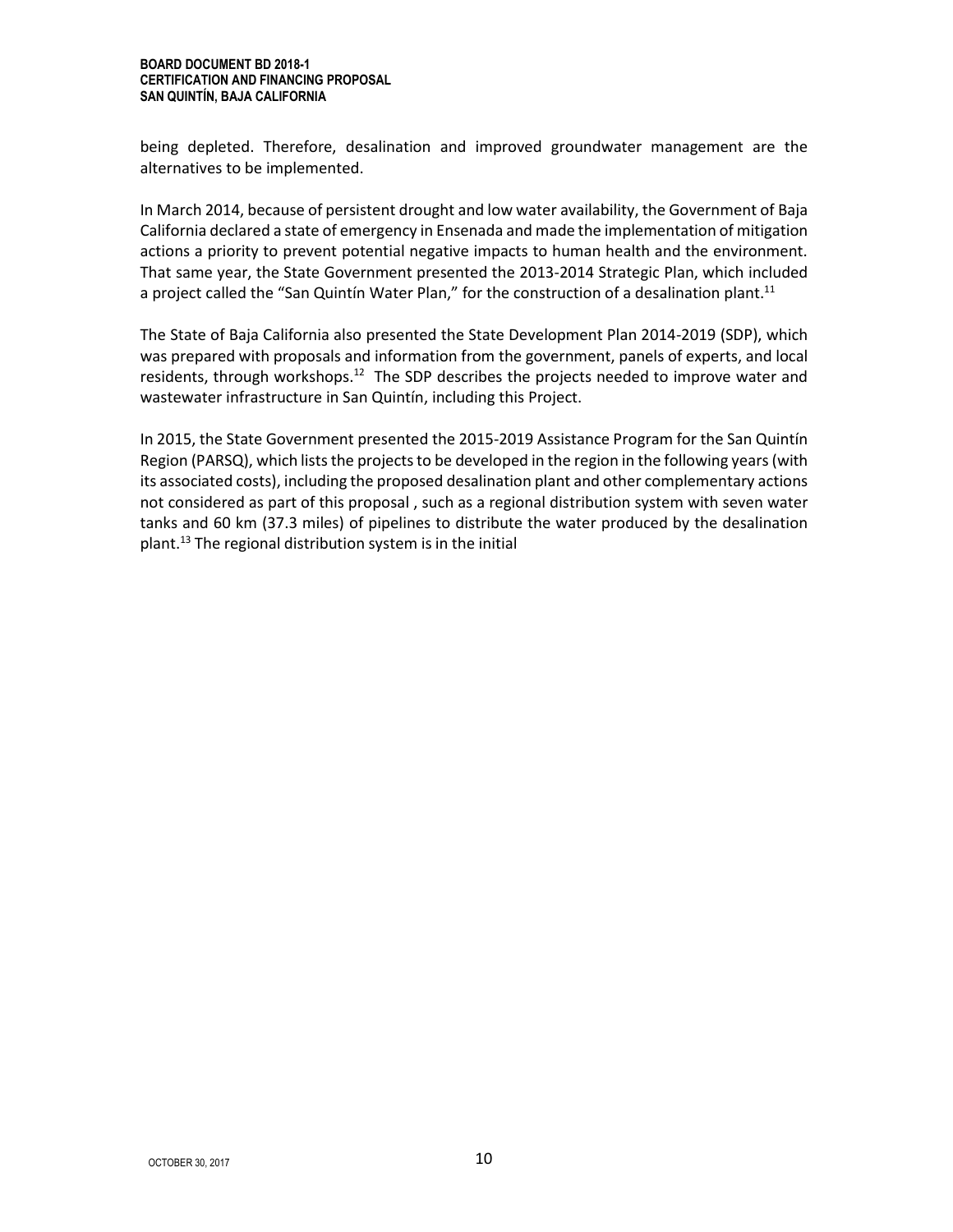

**Figure 3 REGIONAL DISTRIBUTION SYSTEM**

*Wastewater*

CONAGUA has indicated that construction of the wastewater collection and treatment system is a priority for the federal government, and that its construction will follow the implementation of the desalination plant. Furthermore, according to CONAGUA, the procurement process is expected to begin no later than December 2017 for the development of a Master Water and wastewater Plan in Ensenada, Baja California. The plan will allow the Municipality to begin

According to CESPE, there is no wastewater collection and treatment infrastructure in the region. Approximately 42% of the population discharges wastewater into septic tanks and the rest into cesspools. The PARSQ considers the construction of three wastewater treatment plants (WWTP) in Camalú, San Quintín and Vicente Guerrero, respectively, which are expected to address the treatment needs of the region. According to CESPE, proposals from private companies are under evaluation to develop the WWTPs within two years. The PARSQ also includes the development of a wastewater system in the region.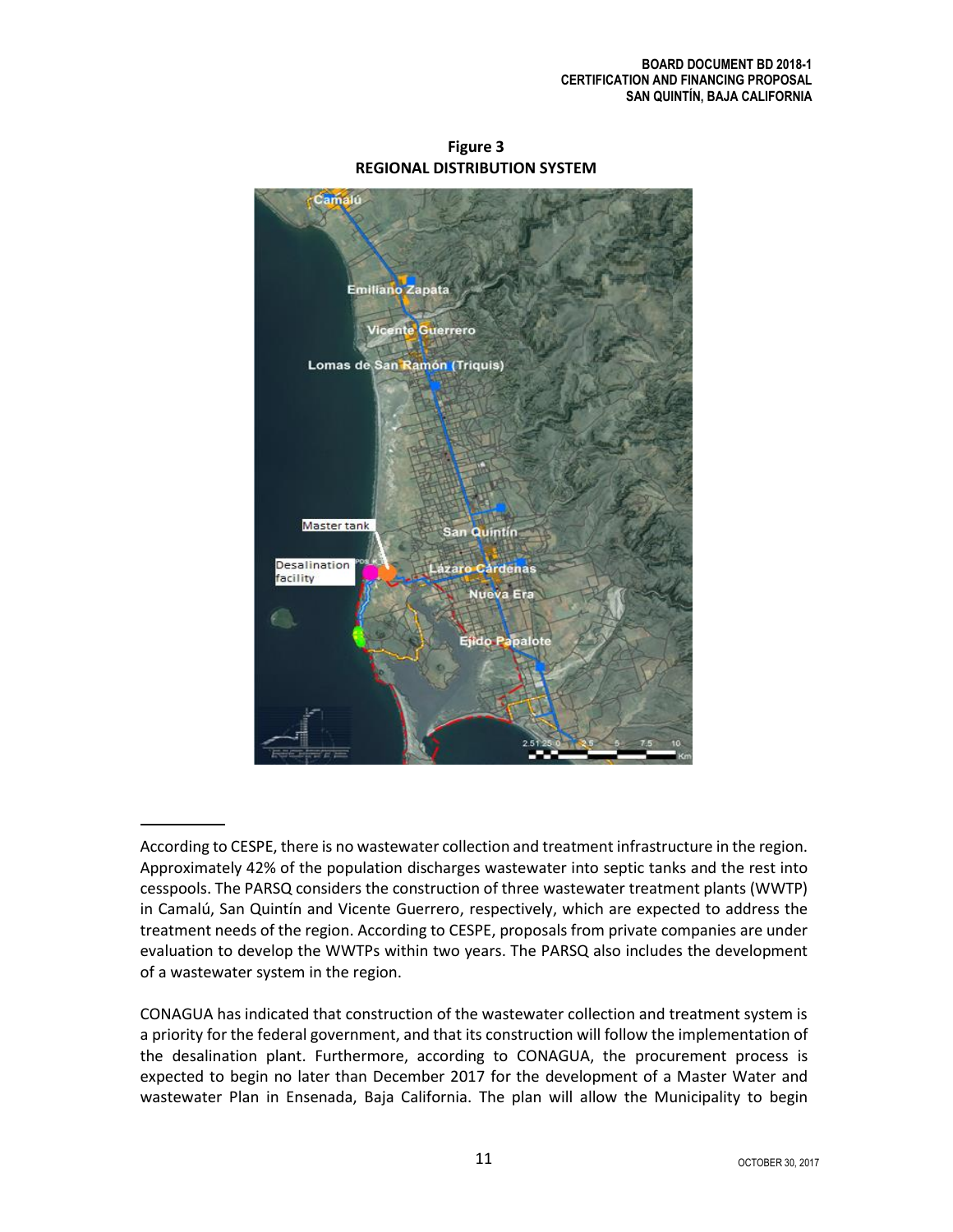#### **BOARD DOCUMENT BD 2018-1 CERTIFICATION AND FINANCING PROPOSAL SAN QUINTÍN, BAJA CALIFORNIA**

preparing final designs to address its water and wastewater needs, including those in the area of San Quintín.

#### *Project Scope and Design*

The Project consists of the design, construction and operation of a desalination plant with a production capacity of 250 lps (5.7 mgd) in San Quintín, Baja California. The main components of the Project include:

- A series of seven (7) wells(6 for operation and 1 in reserve) for seawater intake, 60 meters deep and 150 meters apart from each other;
- An 8.4-kilometer (5.2-mile) seawater pipeline (24" in diameter);
- A 2.44-kilometer (1.51-mile) brine discharge pipeline (24" in diameter);
- A 1.74-kilometer (1.08-mile) desalinated water pipeline (24" in diameter);
- A master tank with a capacity of 2,000 cubic meters (0.52 million gallons) (delivery point),
- A power line extending approximately 11 km (6.9 miles); and
- Two substations for the desalination plant and the seawater pipeline.



**Figure 4 MAIN COMPONENTS OF THE PROJECT**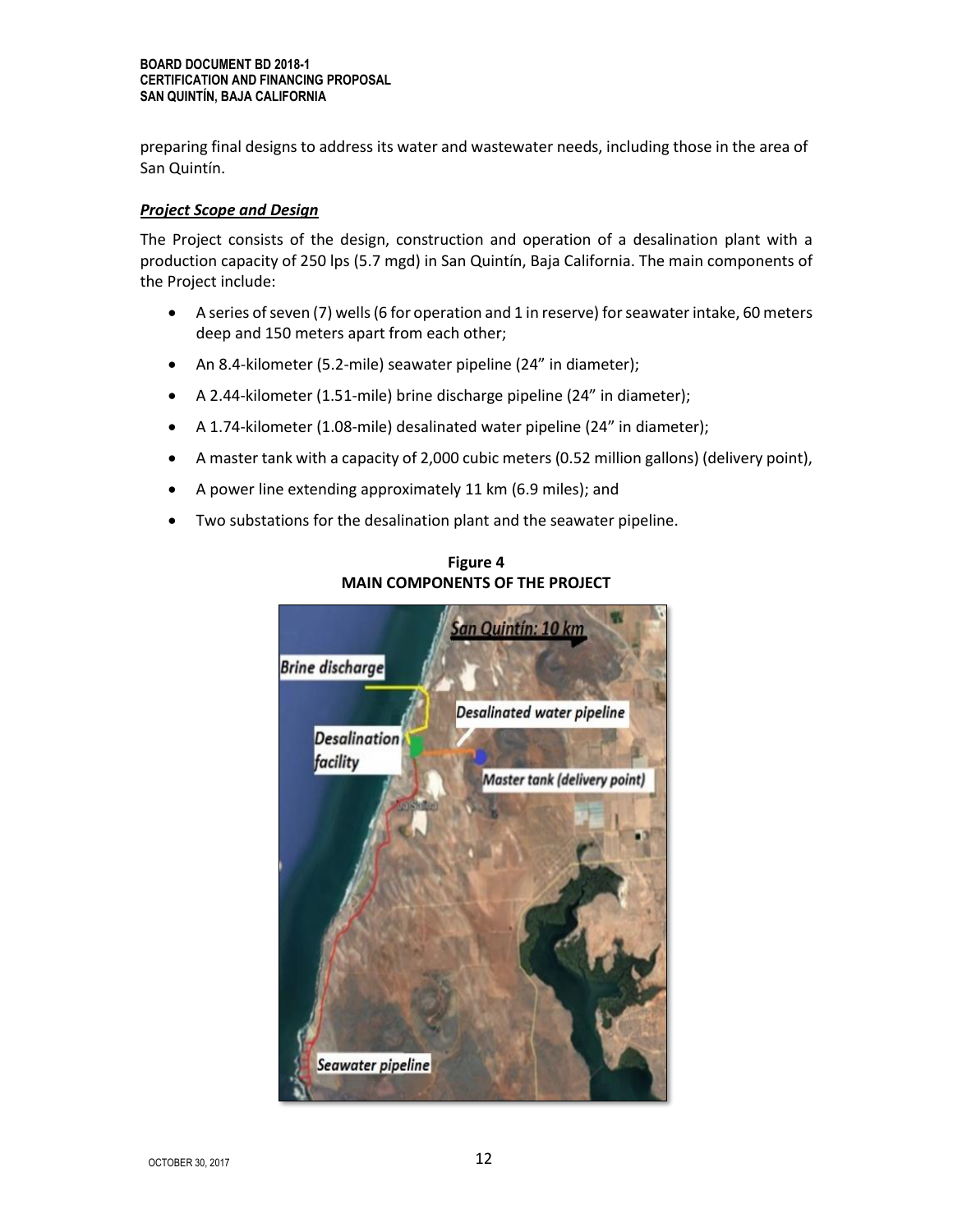A total water flow of 600 lps (13.7 mgd) of seawater will be supplied by six wells. The seawater will be conveyed to the desalination plant through an 8.4 km (5.2-mile) pipeline for treatment through a reverse osmosis (RO) process, which will produce approximately 250 lps (5.6 mgd) of desalinated water. An estimated 350 lps (8.0 mgd) of reject water will be discharged into the Pacific Ocean through the 2.44-km (1.51-mile) brine discharge pipeline.<sup>14</sup> The desalinated water will be conveyed to the master tank through a 1.74 km (1.08 mile) pipeline for final storage and delivery to the distribution system. The Project will be connected to the regional distribution system described the previous section (Water Management Profile)

The desalination facility will be constructed on 1.25 hectares (3.1 acres) of land located approximately 10.2 km (6.3 miles) southwest of the community of San Quintín, Baja California. The technical requirements of the desalination plant were established in the bid documents published by the State of Baja California.<sup>15</sup> The general layout of the plant is shown in Figure 5.

*Desalination plant*

 $\overline{a}$ 



**Figure 5 PROJECT LAYOUT**

A 11-km (6.9-mile) power line will be connected to an existing power line of the Federal Electricity Commission (CFE) to convey energy to the plant and seawater pipeline substations. On January 30, 2017, the Sponsor submitted a request to CFE for the interconnection of the Project to an

<sup>&</sup>lt;sup>14</sup> More details regarding discharge characteristics and authorization are provided in Section 2.2.2.

<sup>&</sup>lt;sup>15</sup> Bid documents from the procurement process carried out under the Public Private Partnership Law by Baja California, [http://www-](http://www-2.baja.gob.mx/apps/comnetbc.nsf/3a679c2bb1506634882570af005bef43/38b8e4dbe648a41d88257e700066cf4a?OpenDocument&Highlight=0,desaladora)

[<sup>2.</sup>baja.gob.mx/apps/comnetbc.nsf/3a679c2bb1506634882570af005bef43/38b8e4dbe648a41d88257e700066cf4a?O](http://www-2.baja.gob.mx/apps/comnetbc.nsf/3a679c2bb1506634882570af005bef43/38b8e4dbe648a41d88257e700066cf4a?OpenDocument&Highlight=0,desaladora) [penDocument&Highlight=0,desaladora](http://www-2.baja.gob.mx/apps/comnetbc.nsf/3a679c2bb1506634882570af005bef43/38b8e4dbe648a41d88257e700066cf4a?OpenDocument&Highlight=0,desaladora)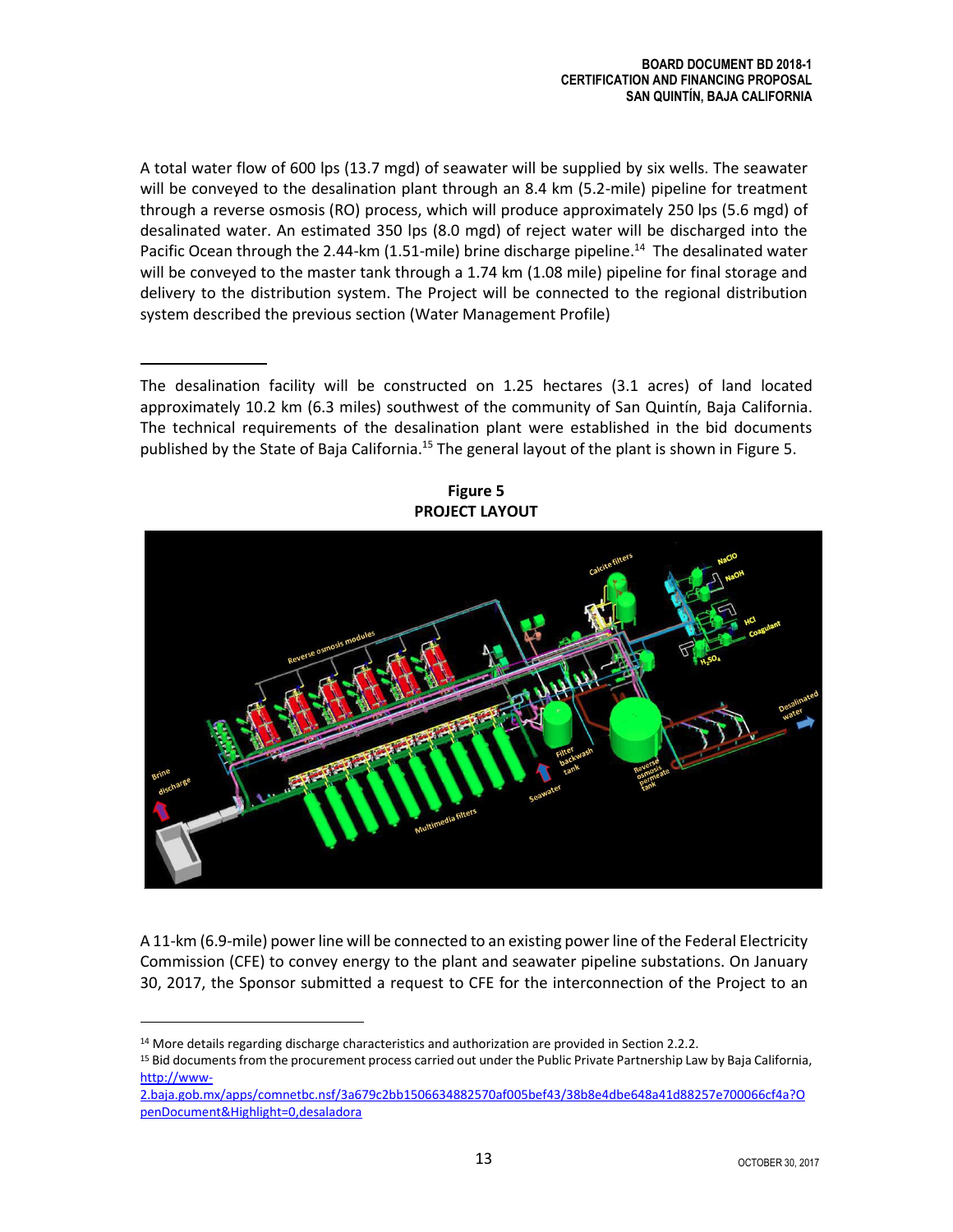existing CFE power line near the Project site. On February 8, 2017, CFE issued two letters notifying the Sponsor that, based on the information submitted about the Project, the interconnection of the desalination plant and the water extraction infrastructure to the power grid was feasible. The related authorization is expected to be issued by November 2017.

According to the bid documents, the Sponsor is responsible for obtaining all necessary permits and authorizations (wells perforation, water extraction and discharge, construction, change of land use from the Municipality), as well as for designing, constructing, equipping, testing, operating and maintaining the Project over a 30‐year period. CEA is assisting the Sponsor in obtaining the well perforation, water extraction and discharge permits. An application for these permits was submitted on April 18, 2017, and CONAGUA is expected to issue them by December 2017.

Construction activities are expected to begin in February 2018, and the plant will begin operations no later than October 2019. The following table shows the proposed schedule for Project implementation.

| <b>Key Milestones</b>                                                                           | <b>Status</b>             |  |
|-------------------------------------------------------------------------------------------------|---------------------------|--|
| <b>PPP Contract signing</b>                                                                     | January 2016              |  |
| Environmental authorization from SEMARNAT for the<br>Project                                    | Issued in March 2017      |  |
| Temporary permits issued by SEMARNAT to conduct<br>preliminary studies on federal land.         | Issued in January 2017    |  |
| Permits issued by SEMARNAT for construction and<br>operation activities on federal land.        | Pending                   |  |
| CONAGUA well perforation, water supply and discharge<br>permits                                 | In process                |  |
| Land purchase for the desalination facility                                                     | Completed in October 2016 |  |
| Rights of ways for the seawater, brine discharge,<br>desalinated water pipelines and power line | In process                |  |
| CFE power interconnection                                                                       | In process                |  |
| Authorization from INAH                                                                         | Issued in August 2017     |  |
| Commercial operation date                                                                       | October 2019              |  |

## **Table 4 PROJECT MILESTONES**

CFE = Federal Electricity Commission; INAH= National Institute of Anthropology and History; SEMARNAT= Mexican Ministry of Environment and Natural Resources

NADB's procurement policies require that borrowers/sponsors use appropriate procurement methods to ensure a sound selection of goods, works and services at fair market prices and that their capital investments are made in a cost-effective manner. As part of its due-diligence process, NADB will review compliance with this policy.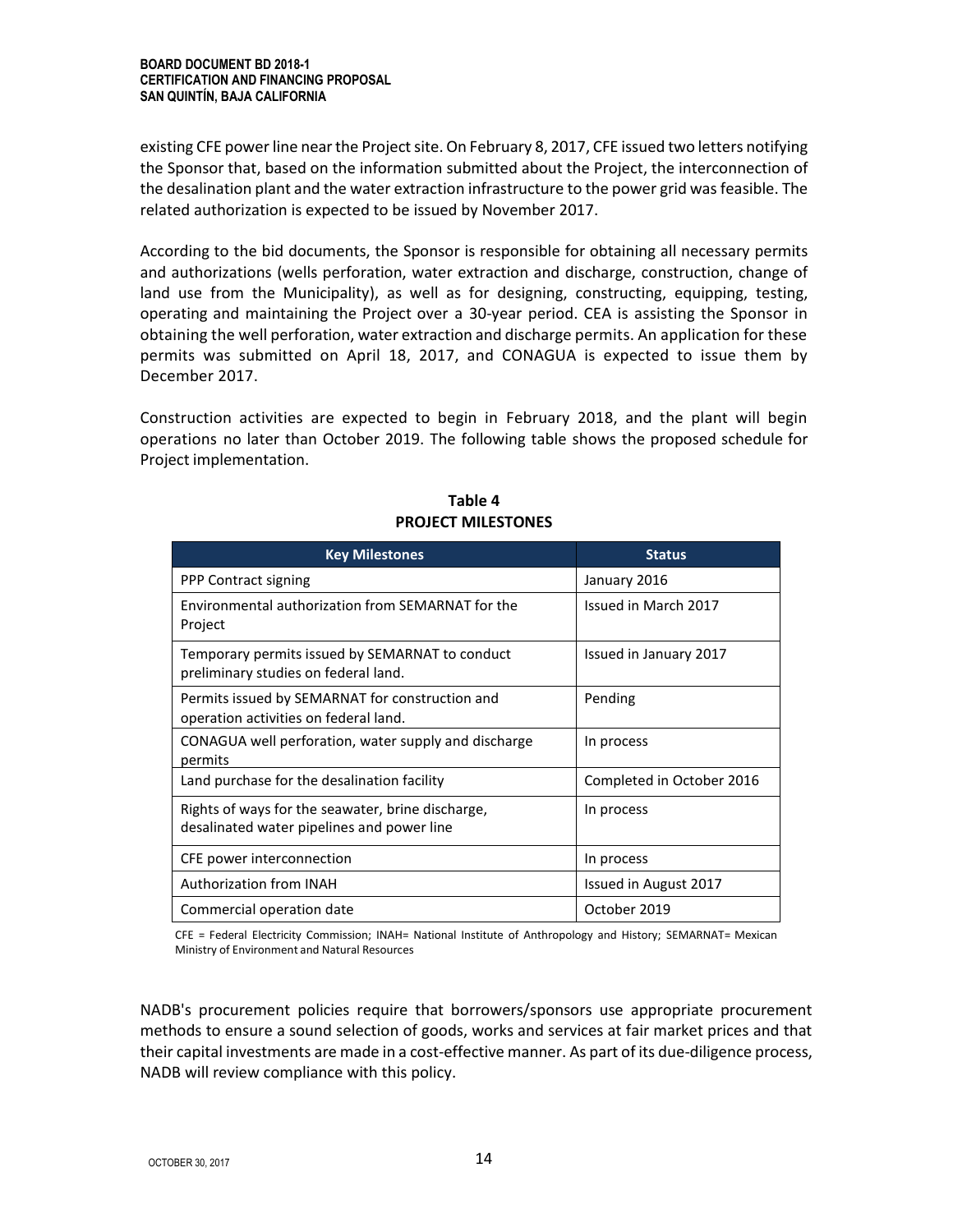# **2.1.2. Technical Feasibility**

As previously mentioned, the Government of Baja California developed programs that evaluated and proposed the necessary infrastructure to address potable water needs in the region. Among the alternatives proposed is the San Quintín desalination plant aimed at increasing available water sources and meeting current and future demand.

## *Selected Technology*

*Desalination plant*

The technology specified for the facility is reverse osmosis  $(RO).$ <sup>16</sup> CEA established requirements for the construction of the desalination plant aimed at guaranteeing a minimum flow of 250 lps of drinking water that complies with existing Mexican water quality standards. The bid evaluation process considered elements such as contract terms, warranties and delivery times. The Sponsor presented the most cost-effective proposal that complied with the bid evaluation criteria and selection requirements for contract award.

The Sponsor also performed a geological analysis to determine the best location to install the extraction wells. The best hydrogeological location for the extraction wells was determined to be within a protected area designated as a Ramsar site.<sup>17</sup> Therefore the Sponsor requested authorization from the Ministry of Environment and Natural Resources (SEMARNAT) and CONAGUA to conduct tests. As part of the environmental clearance, the Sponsor obtained authorization to install the wells, substation for seawater extraction and water conveyance line to the desalination plant within the Ramsar site. The remaining components of the infrastructure will be constructed outside the protected area.

The main components of the Project are described below.<sup>18</sup>

- *Seawater extraction infrastructure*. The Sponsor will drill seven seawater wells, 60 meters deep and with 32" diameters. Six wells will be in operation and one will be in reserve until required to substitute any operating well during maintenance activities.
- *Seawater pipeline*. A 24" pipeline will be installed to convey seawater to the desalination plant located 8.4 km (5.22 miles) north of the extraction infrastructure, outside the Ramsar site.
- . The seawater will pass through a reverse osmosis process to obtain 250 lps of desalinated water.
- **bine discript in A 24<sup>"</sup>** pipeline extending 2.44 km (1.51 miles) will be installed to discharge 350 lps of reject water from the desalination process into the Pacific Ocean. The pipeline will be built along a system of dunes to avoid negative impacts.

<sup>&</sup>lt;sup>16</sup> Reverse osmosis involves forcing seawater through a semi-permeable membrane, while the salts, microorganisms and other impurities are retained in the form of a concentrated solution.

<sup>&</sup>lt;sup>17</sup> Sites designated as Ramsar are protected under the Convention on Wetlands (Ramsar Convention) signed in Ramsar, Iran in 1971, which provides the framework for national action and international cooperation for the conservation and use of wetlands and their resources [\(http://www.ramsar.org/\)](http://www.ramsar.org/).

<sup>18</sup> Source: Environmental impact statement, *Impacto Ambiental* (MIA).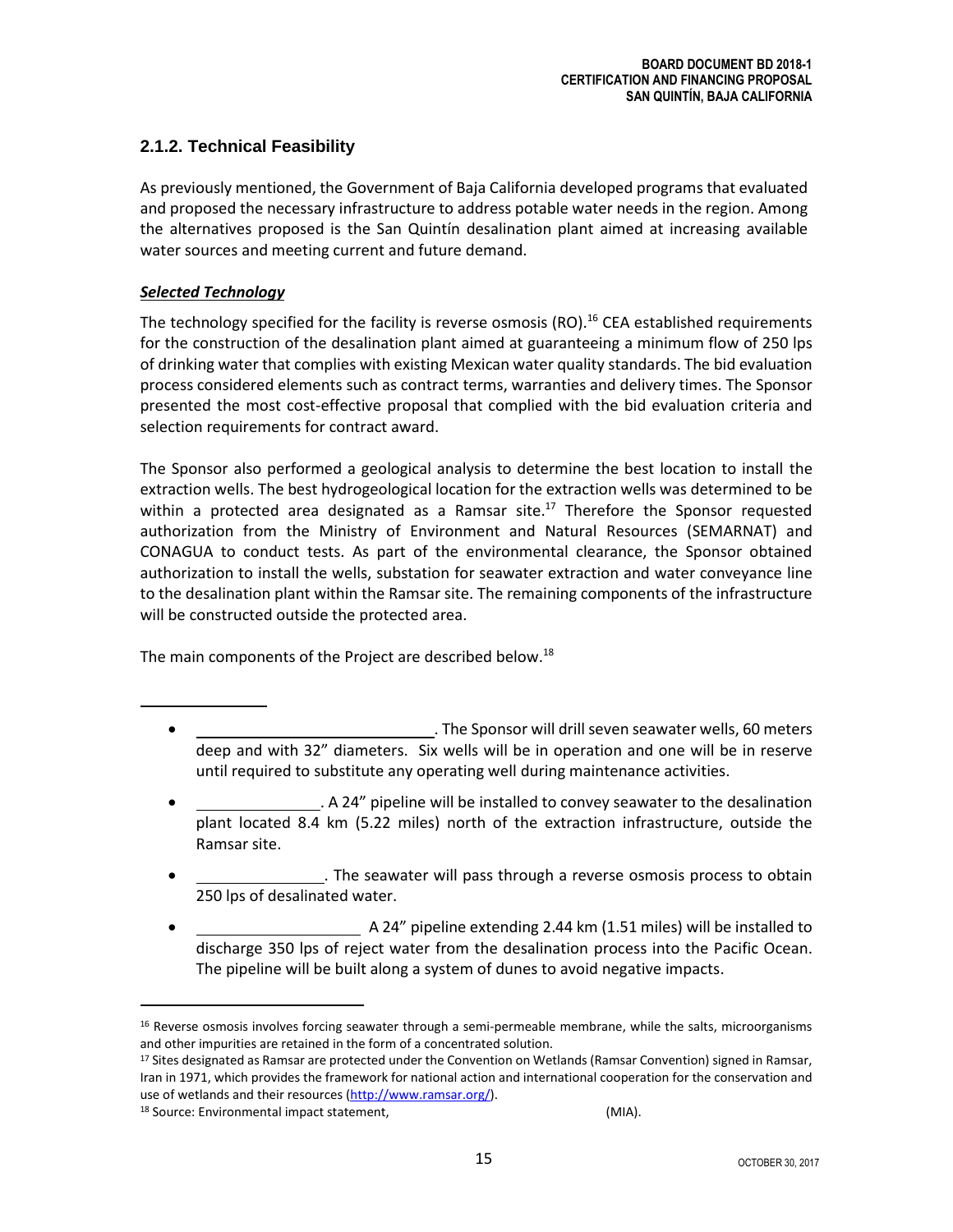*Delivery system* 

*Electrical system* 

- *Desalinated water pipeline*. A 1.74-km (1.08 mile) pipeline with a diameter of 24" will be installed to convey water from the desalination plant to the master tank.
- *Pump station*. One pump station will be constructed with three pumps (131 kW each), which will operate continuously to guarantee water delivery to the master tank.
- **Masser 10 and 10 and 10 and 10 and 10 and 10 and 10 and 10 and 10 and 10 and 10 and 10 and 10 and 10 and 10 and 10 and 10 and 10 and 10 and 10 and 10 and 10 and 10 and 10 and 10 and 10 and 10 and 10 and 10 and 10 and 10** (528,344 gallons) on a concrete base at an elevation of 65 meters above the sea level to store and deliver desalinated water to the regional water distribution system in the San Quintín Valley.
- *Power line for the desalination plant and wells*. The 11-km (6.9-mile) transmission line for the desalination plant and wells will be interconnected with the existing CFE system in the San Quintín urban area.
- **Substation for the desamble the desamble the design of the substation will have two transformers** (34.5/0.48 kV) to supply energy to operate
- *Substation for the seawater extraction infrastructure*. A 34.5/0.48 V transformer mounted on a 10-meter (32.8-foot) high concrete pole will provide the energy required to operate the seawater intake infrastructure.

# **2.1.3. Land Acquisition and Right-of-way Requirements**

The desalination plant will be constructed on 1.25 hectares (3.1 acres) of land owned by the Sponsor, who finalized the purchase of the site in October 2016. Some Project components, such as the seawater extraction infrastructure and a portion of the brine discharge pipeline, will be constructed on federal land, which requires authorization from SEMARNAT and/or CONAGUA. The necessary construction and operation permits are expected to be obtained by April 2018.

To determine hydrogeological conditions, the Sponsor submitted a request to CONAGUA to drill exploration wells on federal land and obtained authorization on November 9, 2015. On January 18, 2017, the Sponsor also obtained temporary permits from SEMARNAT to conduct investigative activities, such as soil studies.<sup>19</sup>

The Project requires permits from CONAGUA for the wells perforation, water extraction and water discharge. The permits were requested on April 18, 2017 and expected to be issued by the end of December 2017. The Project will require a land use change authorization from SEMARNAT. The Sponsor is currently preparing a technical support study, which is expected to be submitted to SEMARNAT by November 2017.

 $\overline{a}$ 

<sup>&</sup>lt;sup>19</sup> Permit Registry No. DFBC/SGPA/UEAC/113/2017 and No. DFBC/SGPA/UEAC/120/2017.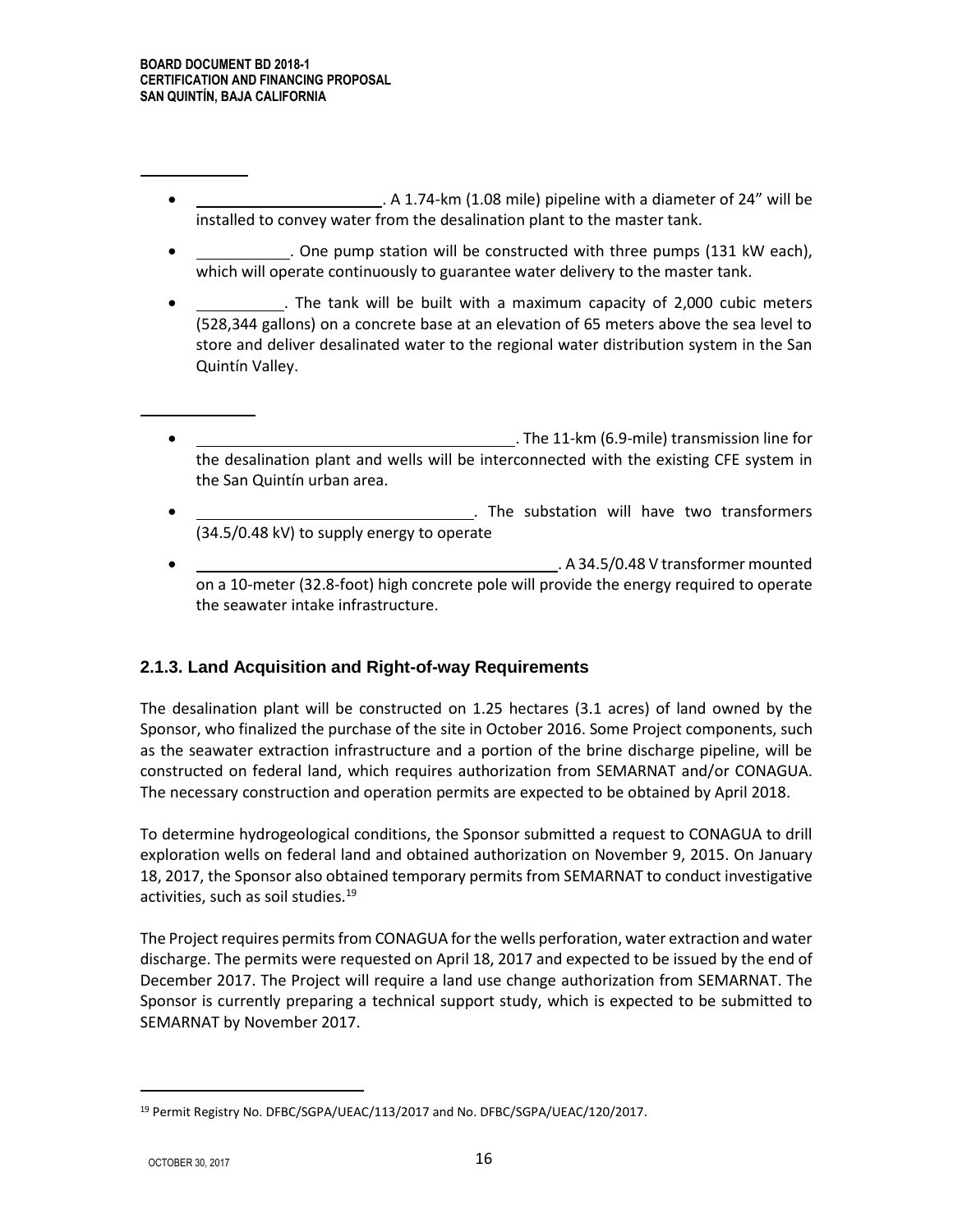Rights of way for the seawater pipeline, desalinated water pipeline and power line are currently under negotiations with the private landowners and are expected to be secured no later than January 2018. A change of land use from the Municipality of Ensenada will be obtained prior to start construction activities.

As part of the due-diligence review, an independent consultant will review all legal documentation and information related to land ownership and rights of way that must be secured prior to loan disbursement.

# **2.1.4. Management and Operations**

 $\overline{a}$ 

The Sponsor will be responsible for operating the system from the water intake to the delivery point, and CESPE will be responsible for water distribution. The consortium that will implement the Project is formed by Libra Ingenieros Civiles, S.A. de C.V., R.J. Ingeniería, S.A. de C.V. and RWL Water, LLC.<sup>20</sup> These companies have more than 20 years of experience in the design, construction and operation of large water supply and desalinization infrastructure projects round the world, including Mexico, Chile, Colombia, Australia, France, Cyprus and Dubai.

Libra Ingenieros Civiles, S.A. de C.V. specializes in water projects and has participated in joint strategic projects to support urban development in Mexico, including the construction of the first municipal desalination facility in Baja California Sur.

RWL Water, LLC Water is recognized as one of the fastest growing companies in the water industry in the world and has established joint ventures to expand operations. With more than 7,000 projects around the world, it has extensive experience in designing, building, and operating water treatment plants in full compliance with environmental regulations.

R.J. Ingeniería, S.A. de C.V. (RJ) provides construction services and has developed projects in Mexico for both the public and private sectors. RJ focuses primarily on commercial and industrial projects, providing design, planning and programming, general contracting and project management services.

The Sponsor has developed an Operation & Maintenance (O&M) Plan that is being evaluated as part of the due-diligence review. The plan specifies the tasks to be performed for regular equipment maintenance and optimum plant operation. The scope of the plan includes industry standard O&M management tasks, scheduled maintenance activities, reporting and keeping logs and records.

<sup>&</sup>lt;sup>20</sup> In May 2016, RWL Water LLC and Emefcy Group Limited announced a merger intended to create a global provider of innovative, decentralized water and wastewater treatment solutions for both municipal and industrial applications. More information: [https://www.rwlwater.com/emefcy-and-rwl-water-announce-binding-sale-and-purchase](https://www.rwlwater.com/emefcy-and-rwl-water-announce-binding-sale-and-purchase-agreement/)[agreement/](https://www.rwlwater.com/emefcy-and-rwl-water-announce-binding-sale-and-purchase-agreement/)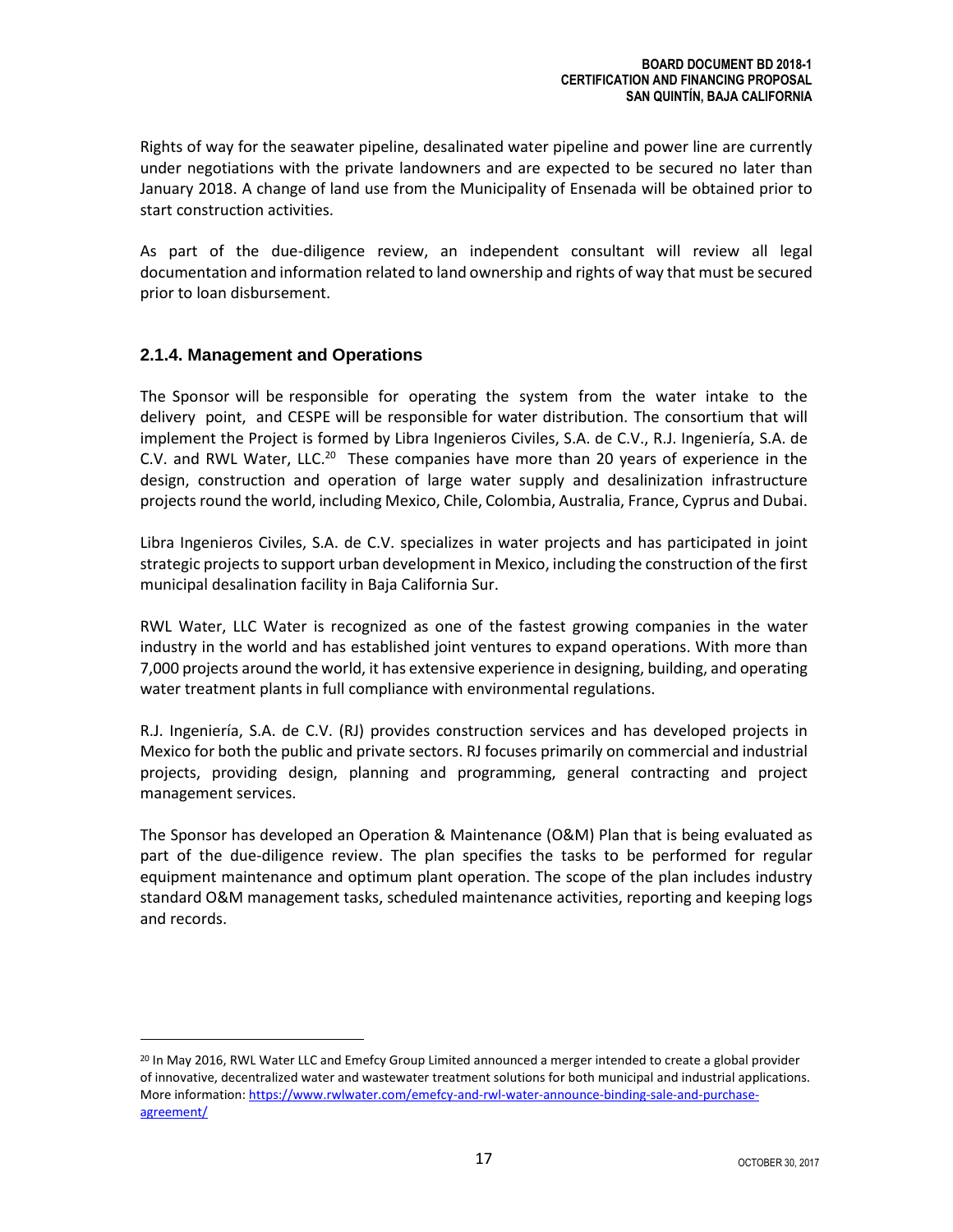## **2.2. ENVIRONMENTAL CRITERIA**

### **2.2.1. Compliance with Applicable Environmental Laws and Regulations**

#### *Applicable Laws and Regulations*

According to the Environmental Impact Assessment (MIA) Resolution issued by SEMARNAT for the desalination plant on March 30, 2017, the following laws and standards apply to the Project:

- *General Law of Ecological Balance and Environmental Protection (LGEEPA),* which establishes the environmental regulatory framework, expands the strategic vision, and conveys specific powers and duties to the states and municipalities, so that environmental problems can be addressed directly.
- <u>Federal Standard Nome of the maximum</u> which establishes the maximum permissible levels of pollutants emitted from gasoline-fueled vehicles.
- *Federal Standard NOM 04 SEMARNAT 2006*, which establishes the maximum permissible levels of total hydrocarbons, non-methane hydrocarbons, carbon monoxide, nitrogen oxides, particulate matter and opacity emitted from diesel-fueled vehicles.
- **Federal Standard No. 36** *Standard No. 36 Standard Moment 2006*, which establishes the maximum levels of exhaust fume opacity from diesel-fueled vehicles, as well as testing procedures and the technical characteristics of measurement equipment.
- *Federal Standard NOM 052 SEMARNAT 2005*, which establishes the characteristics, identification procedures and classification of hazardous solid waste, as well as a list of such materials.
- *Federal Standard NOM 059 SEMARNAT 2010* which identifies and lists endangered species or clusters of wildlife in Mexico and establishes the criteria for inclusion, exclusion or change in risk status for different species, based on a method for assessing the risk of extinction.
- *Federal Standard NOM 127 SSA1 1994*, which establishes the permissible quality levels and treatments for drinking water.

According to the LGEEPA provisions, when flora and fauna species designated as protected in the Mexican standard NOM-059-SEMARNAT-2010 are found at sites where projects are intended to be developed, SEMARNAT may require insurance to guaranty the conditions, the mitigation measures and programs established in the corresponding environmental authorizations are met or carried out.

### *Environmental Studies and Compliance Activities*

In accordance with the environmental impact regulations established under the LGEEPA, the Sponsor prepared and submitted a MIA for the construction and operation of the Project in San Quintín, Baja California. The MIA was submitted on July 26, 2016 and identified, described and evaluated the potential environmental impacts associated with the Project, as well as the proposed mitigation measures to avoid or minimize any negative effects or impacts.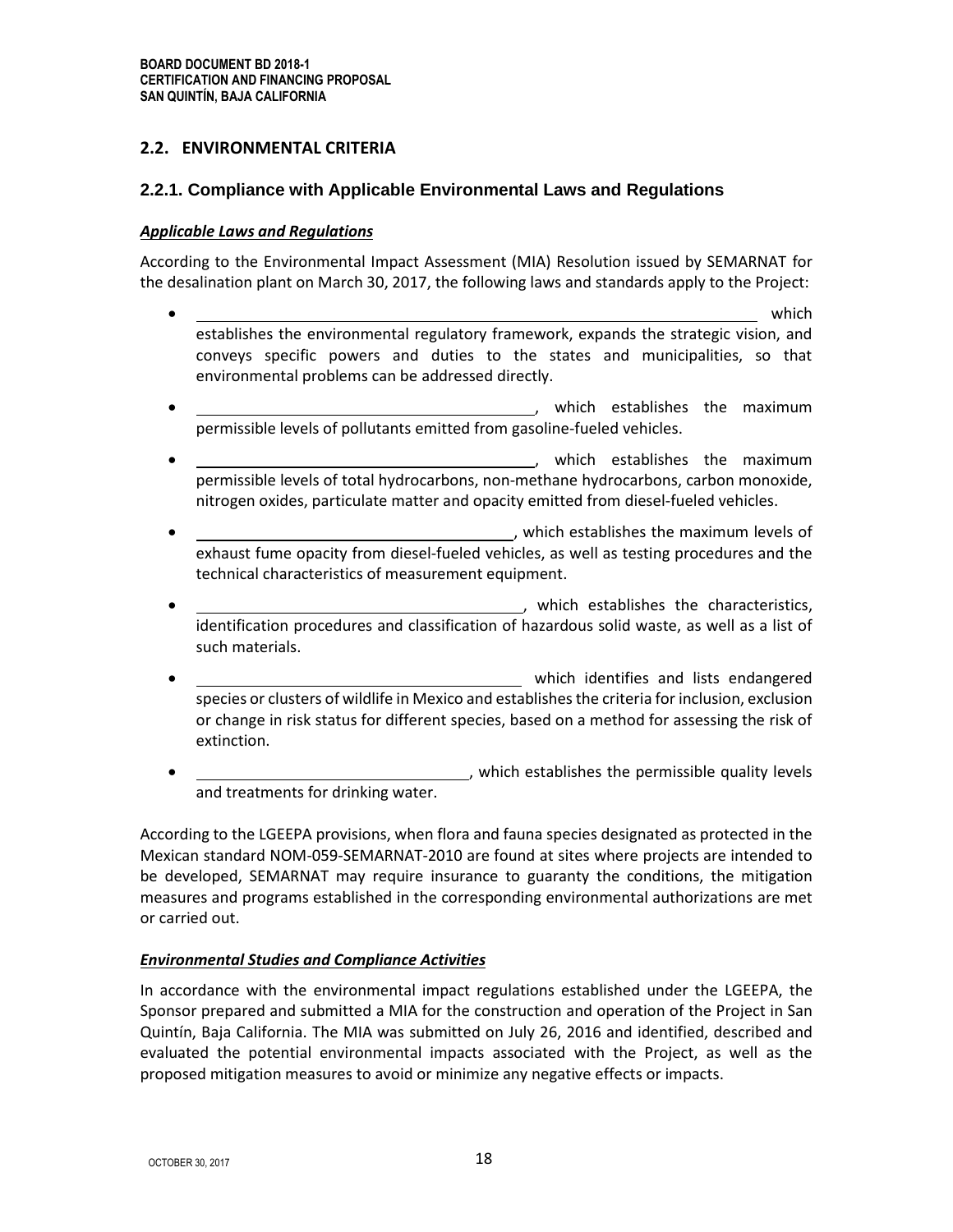On March 30, 2017, SEMARNAT issued the MIA Resolution No. SGPA/DGIRA/DG/02393 authorizing the Project. The ruling included the main environmental impacts and the proposed mitigation measures that must be implemented by the Sponsor to minimize any potential negative effects. The main environmental impacts that could potentially occur include modifications to the dune system, impacts to sea life due to brine discharges and effects on the area known as San Quintín Bay, which is a designated Ramsar site. The seawater intake infrastructure and seawater pipeline will be constructed within the Ramsar site. Additional information on the mitigation measures and conditions included in the MIA Resolution is described in Section 2.2.2.

The legless lizard (*Anniella pulchra*), a protected species under Mexican standard NOM-059- SEMARNAT-2010, may be present in the Project site. Therefore, in the MIA resolution, SEMARNAT is requiring that the Sponsor prepare a Technical-Economic Study to determine the amount of the guaranty or insurance required to ensure compliance with the mitigation measures for wildlife. If the mitigation measures specified in the MIA and its resolution are not implemented, the guaranty will be enforced.

On August 9, 2017, the Sponsor submitted to SEMARNAT a modification to the original scope of the Project to add one more well (for a total of seven wells) and two tanks to change the flow regime. On September 6, 2017, SEMARNAT issued Authorization No. SGPA/DGIRA/DG/06643 for the Project modification, which also includes the submittal of the Technical-Economic Study described above and the environmental programs described below in the section on

*of Risks* as conditions of the MIA Resolution.

The Mexican National Institute of Anthropology and History (INAH) conducted two site visits to verify the presence of archaeological and paleontological features in the Project site. INAH confirmed the presence of recorded archaeological features and artifacts requiring proper cataloging and protection activities prior to initiating any construction activity. In November 2016, INAH and the Sponsor signed an agreement to perform the activities required to safeguard the archaeological sites identified on the land owned by the Sponsor. Work started on April 10, 2017 and was completed on July 14, 2017. INAH issued an authorization for the construction of the Project on August 2, 2017.

The Sponsor developed a Geological Study to determine the location of wells for seawater extraction based on subsurface characteristics. The study recommended drilling an exploratory well to confirm water availability at the proposed site. In November 2015, the Sponsor obtained Permit No. B00.2.216 issued by CONAGUA for the exploratory well. The results of the exploratory activities confirmed the feasibility of drilling the extraction wells at the selected site. The study was also reviewed by CONAGUA.

### *Compliance Documentation*

- Environmental Impact Statement (MIA) for the Project submitted to SEMARNAT.
- MIA Resolution No. SGPA/DGIRA/DG/02393 issued by SEMARNAT for the Project.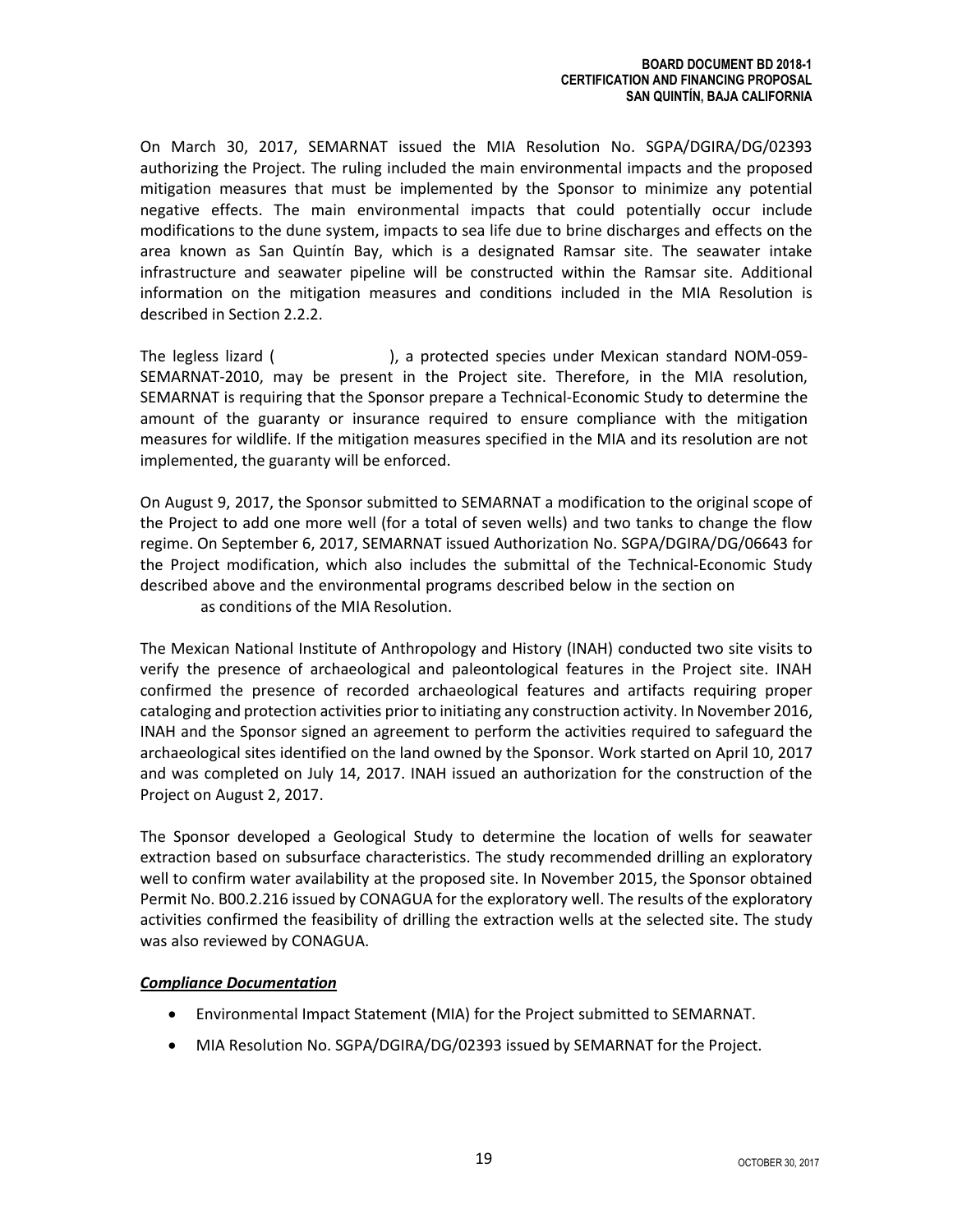#### **BOARD DOCUMENT BD 2018-1 CERTIFICATION AND FINANCING PROPOSAL SAN QUINTÍN, BAJA CALIFORNIA**

- Temporary Permits No. DFBC/SGPA/UEAC/113/2017 and No. DFBC/SGPA/UEAC/120/2017 to conduct investigative activities on federal land, issued by the SEMARNAT Delegation in Baja California.
- Authorization No. SGPA/DGIRA/DG/06643 issued by SEMARNAT regarding the Project modifications.
- Authorization Letter No. 401.2C.6.2017/64 issued by INAH.

#### *Pending Environmental Tasks and Authorizations*

The following environmental authorizations are pending:

- Wells perforation, extraction and discharge permits from CONAGUA.
- SEMARNAT permits for construction and operation activities on federal land.

All environmental authorizations must be secured prior to loan disbursement.

### **2.2.2. Environmental Effects / Impacts**

#### *Existing Conditions and Project Impact – Environment*

Water in the San Quintin Valley is currently supplied by four aquifers that are insufficient to meet demand, are being depleted by over-pumping and have experienced seawater intrusion. The need to provide a reliable water supply for the San Quintín Valley is a priority. An acceptable desalination plant is expected to meet environmental regulations and be cost‐effective in terms of construction, operation and management, as well as those associated with monitoring and permit fees.

The main environmental concerns include issues related to the location of the desalination plant and water intake structures, concentrate management and disposal, solid waste generation from maintenance, and potential effects during the construction activities. Potential minor impacts associated to the Project are anticipated during the construction process, including deterioration of landscape features, impacts to the dune system, noise and pollutant emissions from motor vehicles, earthworks and building machinery. Some minor impacts during operation are also expected, such as the modification of the landscape and effects to marine life due to brine discharge.

As part of the environmental review, SEMARNAT evaluated the MIA. In addition to implementing the mitigation measures proposed in the MIA, SEMARNAT also required certain changes to project design and other actions that must be met for the construction and operation of the plant. For example, in order to preserve the original conditions of the dune system, the alignment of the brine discharge pipeline must avoid the dunes.

As part of the MIA, the Sponsor conducted a study to estimate the final salinity levels of the ocean as a result of the brine discharges from the desalination plant. The salinity level of the brine is estimated to be 65 parts per thousand upon discharge from the plant. As soon as the brine is dispersed into the ocean, the average salinity at a distance of 200 meters from the discharge point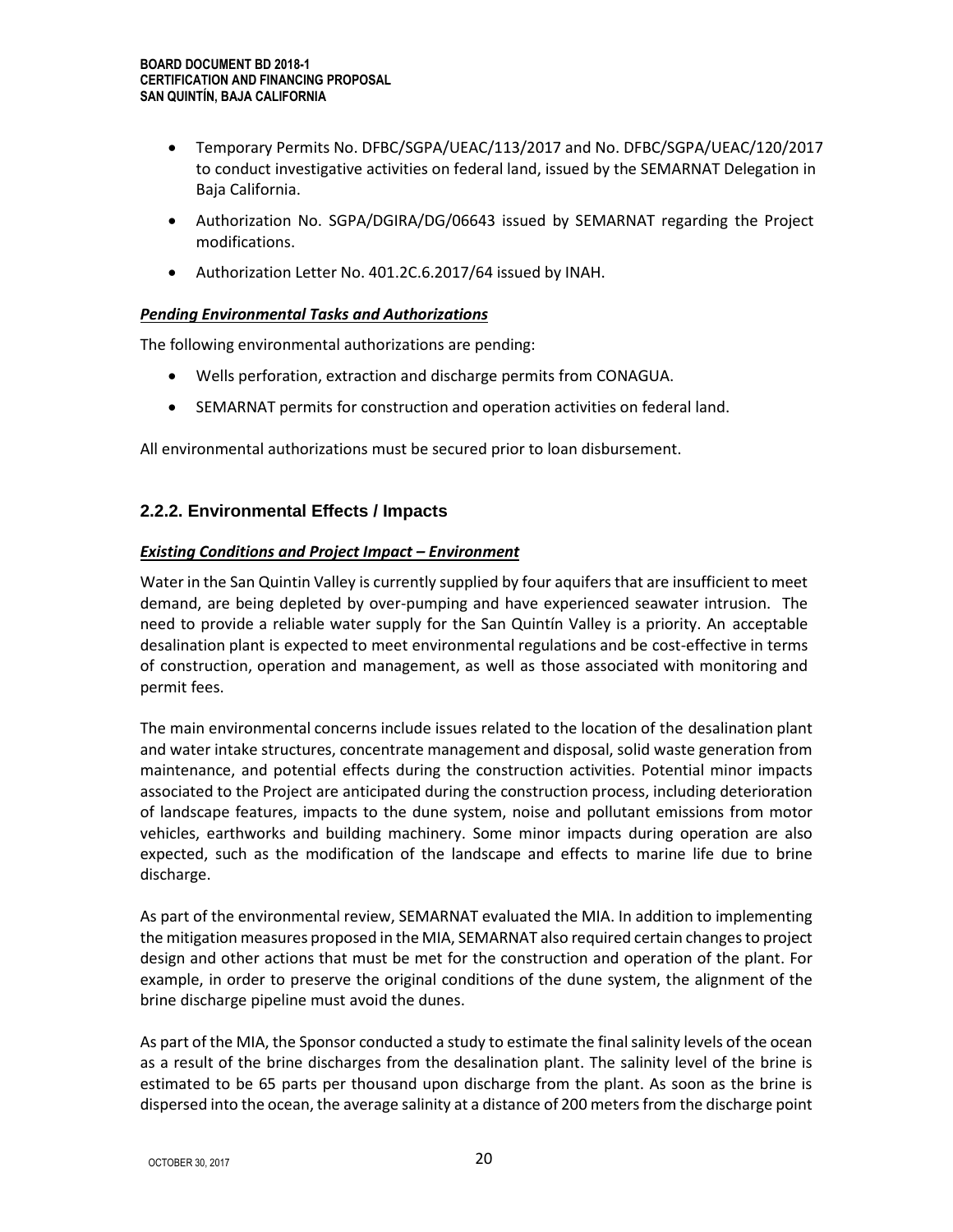was estimated at 36 parts per thousand. The salinity levels beyond 200 meters is estimated to be the same as that measured in the ocean (34 parts per thousand). This process of salinity dilution minimizes potential ecological impacts. The Sponsor will also implement a program to monitor the conditions of marine life.

Additionally, CEA required the Sponsor to change the location of the desalination facility, which was originally within a Ramsar site. The desalination facility will be constructed outside the Ramsar site as required. SEMARNAT authorized the Project and determined that the components within the Ramsar site are compatible provided that mitigation measures are implemented.

During the construction and operation of the Project, measures will be implemented to mitigate the temporary effects of construction, as well as to minimize negative impacts during operation. The following mitigation measures and programs are included in the MIA and the authorizations:

- o Water will be sprayed on roads and removed soil to avoid particulate matter emission.
	- o Existing roads will be covered with gravel to minimize dust emission.
	- o Any material transported in trucks will be covered.
	- o Perform vehicle and heavy machinery tune ups to reduce emissions.
- *Solid waste*

*Mitigation of Risks*

• *Air quality*

- $\circ$  The Sponsor will carry out the activities necessary for managing the solid waste in compliance with Mexican standard NOM-061-SEMARNAT-2011 throughout the life cycle of the Project.
- o A specialized contractor will manage the solid waste.
- *Hazardous waste*  $\circ$  During the life cycle of the Project, the Sponsor will ensure proper separation, handling and disposal of solid and liquid waste in compliance with the provisions of Mexican standard NOM-052-SEMARNAT-2005.
	- o A specialized company will dispose of hazardous waste in accordance with the applicable regulations.
- *Vegetation*
	- o Prior to performing ground disturbing activities, the Sponsor will relocate species listed in the NOM-059-SEMARNAT-2010 to a site with similar conditions.
	- o The Sponsor prepared a Reforestation Program that includes native species so as to integrate the completed Project into the landscape.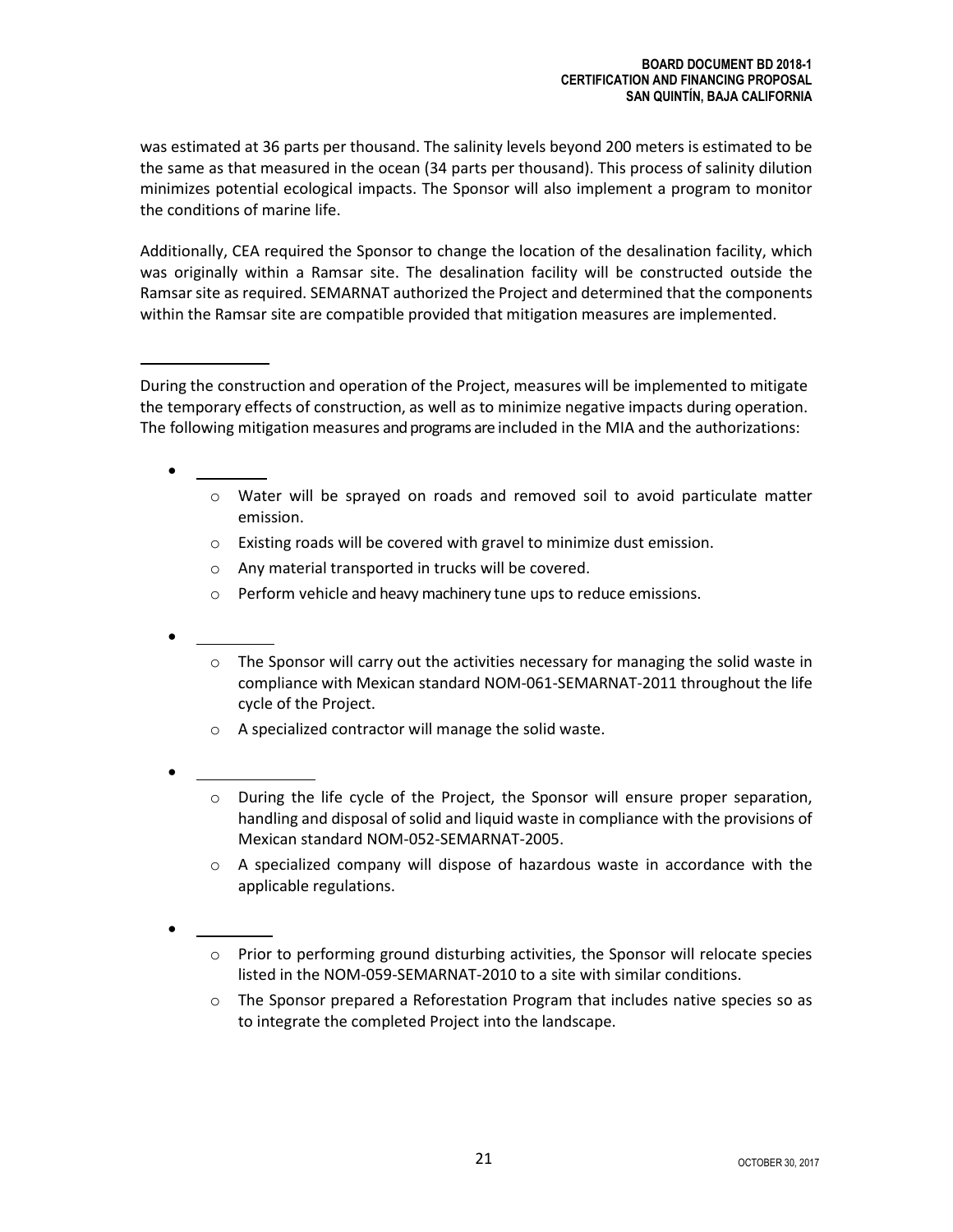- *Wildlife*
	- $\circ$  A Wildlife Rescue Program was prepared and will be implemented to protect species present in the site.
	- o Wildlife species will be relocated to areas with similar conditions, which will be determined by specialized biologists.
	- $\circ$  The Sponsor will keep records of critical areas within the Project site as well as rescued and relocated species.
	- $\circ$  Relocation of species will be performed with support of specialists from the Federal Attorney's Office for Environmental Protection (PROFEPA). <sup>21</sup>
- *Marine life*: A Program for Monitoring Brine Discharges into the Ocean and its Effects was prepared to monitor conditions for marine life.
- <u>Comassex and the Sponsor prepared a Dune Restoration Program to preserve the</u> system.
- *Noise* 
	- $\circ$  Vehicles and heavy machinery will be maintained in optimal operating conditions to keep low noise levels pursuant to the Mexican standard NOM-081-SEMARNAT-1994.
	- o Physical barriers will be installed in critical areas to minimize noise.
	- o A noise monitoring program will be implemented.
- *Environmental contingencies*
	- o The Sponsor prepared an Environmental Contingency Prevention, Mitigation and Management Program, which includes an estimate of greenhouse gases emissions, as well as the potential impact of climate change and natural disasters on the Project.
	- o An Environmental Management Program was prepared and submitted to SEMARNAT.

As a condition for loan disbursement, NADB includes compliance with the requirements established by the regulatory agencies, including SEMARNAT. Disbursement conditions are reviewed by NADB and independent parties.

 $\overline{a}$ 

*Natural Resource Conservation*

The objective of the Project is to increase access to reliable drinking water service through the development of an alternative water supply source. Having an alternative water source provides an important benefit in conserving natural resources, since the aquifers that supply water to the region are being depleted by over-pumping.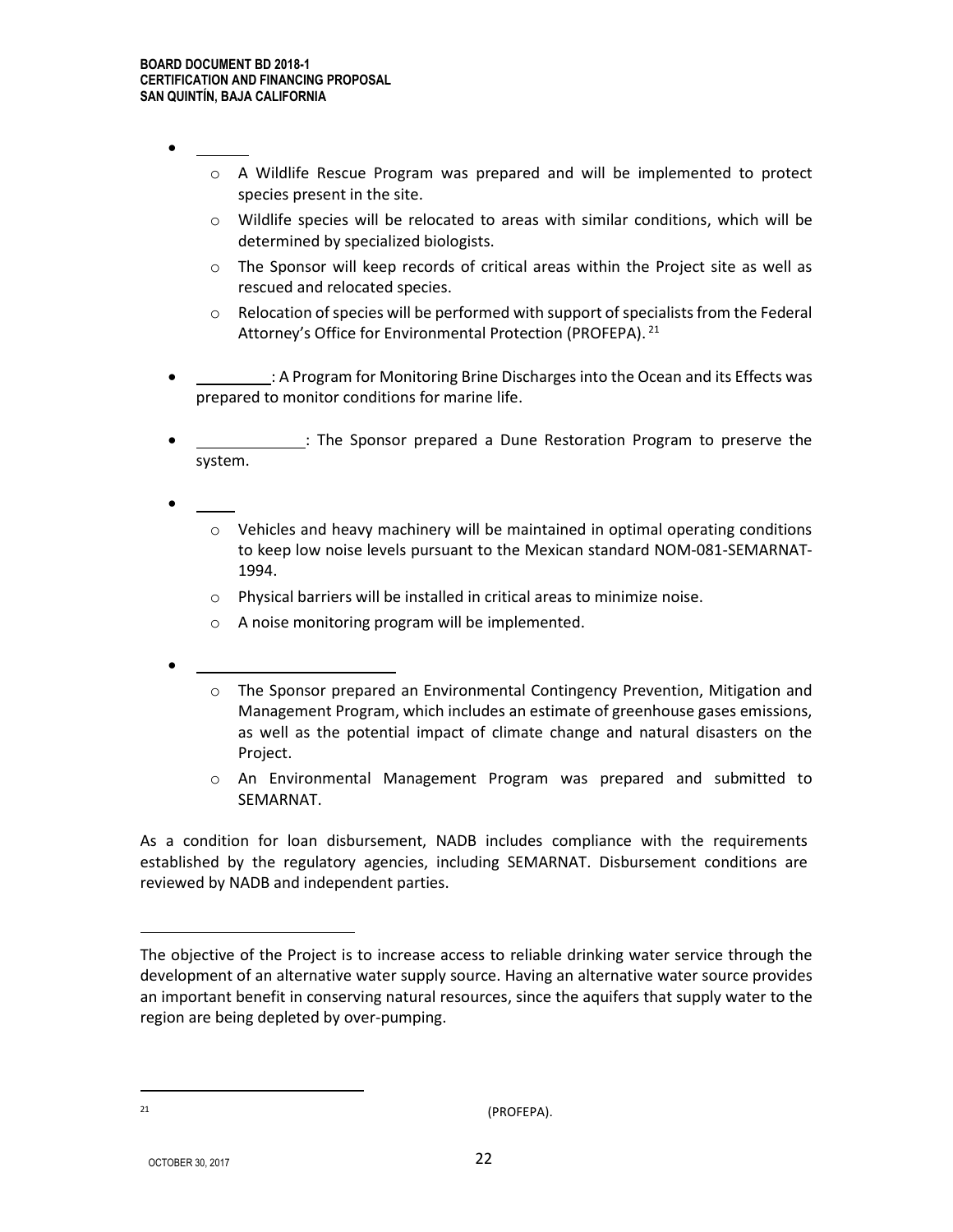As previously mentioned, to avoid impacts to the dune system, the Sponsor modified the alignment of the brine discharge pipeline to go around the dunes. The water extraction infrastructure will be constructed within the Ramsar site. The MIA clearance determined that the Project is compatible with the Ramsar site conditions provided that the proposed mitigation measures are implemented to minimize negative impacts to the environmental setting.

The Sponsor is also preparing several programs: a Monitoring Program for Brine Discharges into the Ocean and its Effects; a Dune Restoration Program; an Environmental Contingency Prevention, Mitigation and Management Program; a Reforestation Program; an Environmental Management Program; and a Wildlife Rescue Program. The programs will be implemented to minimize any negative environmental effects as required by the ruling.

The no‐action alternative was not considered viable since water sources in the San Quintín Valley are scarce, and no fresh water from underground or surface sources is available. The communities are vulnerable to water shortages, which pose a health risk in the region.

### *Existing Conditions and Project Impact – Health*

*No Action Alternative*

Water scarcity in the San Quintín Valley also signifies negative impacts to human health and productivity. As explained previously, the aquifers are being depleted by over-pumping, which has allowed seawater intrusion. According to CONAGUA, the salinity levels of the water ranges from 3,000 to 15,000 ppm, while the limit permitted by Mexican standard NOM-127-SSA1-1994 is 1,000 ppm. Drinking water typically contains less than 20 ppm of sodium salt, although this concentration may be exceeded in some water systems. Sodium may affect the taste of drinking water at levels above 200 ppm; however, based on available data, no conclusions can be drawn concerning the association between sodium in drinking-water and the occurrence of healthrelated concerns such as hypertension.<sup>22</sup>

Moreover, CESPE supplies water to only about 61% of the population through its distribution system, while the remainder rely on trucked water. However, due to insufficient water availability, CESPE's service is intermittent with many customers receiving water an average of 13 hours/day. Intermittent service can compromise water quality in the distribution system through crosscontamination from backflows and filtration through line joints or cracks, while periods of low pressure and stagnation can promote microbial growth in the lines. Many households rely on tanks and plastic containers to store water for use when the system is shutoff or for water delivered by truck. These receptacles may also be subject to contamination and microbial proliferation if not properly maintained.

Based on the cost-benefit study developed by the Sponsor, it is estimated that approximately 24,309 residents per year are affected by gastrointestinal diseases that could be related to water scarcity or water pollution. The total estimated cost to address gastrointestinal diseases in the population is \$11.9 million pesos/year, as shown in Table 5.<sup>23</sup>

<sup>&</sup>lt;sup>22</sup> Source: World Health Organization.

[http://www.who.int/water\\_sanitation\\_health/dwq/chemicals/sodium.pdf](http://www.who.int/water_sanitation_health/dwq/chemicals/sodium.pdf)

<sup>&</sup>lt;sup>23</sup> Source: Libra Ingenieros Civiles, S.A. de C.V.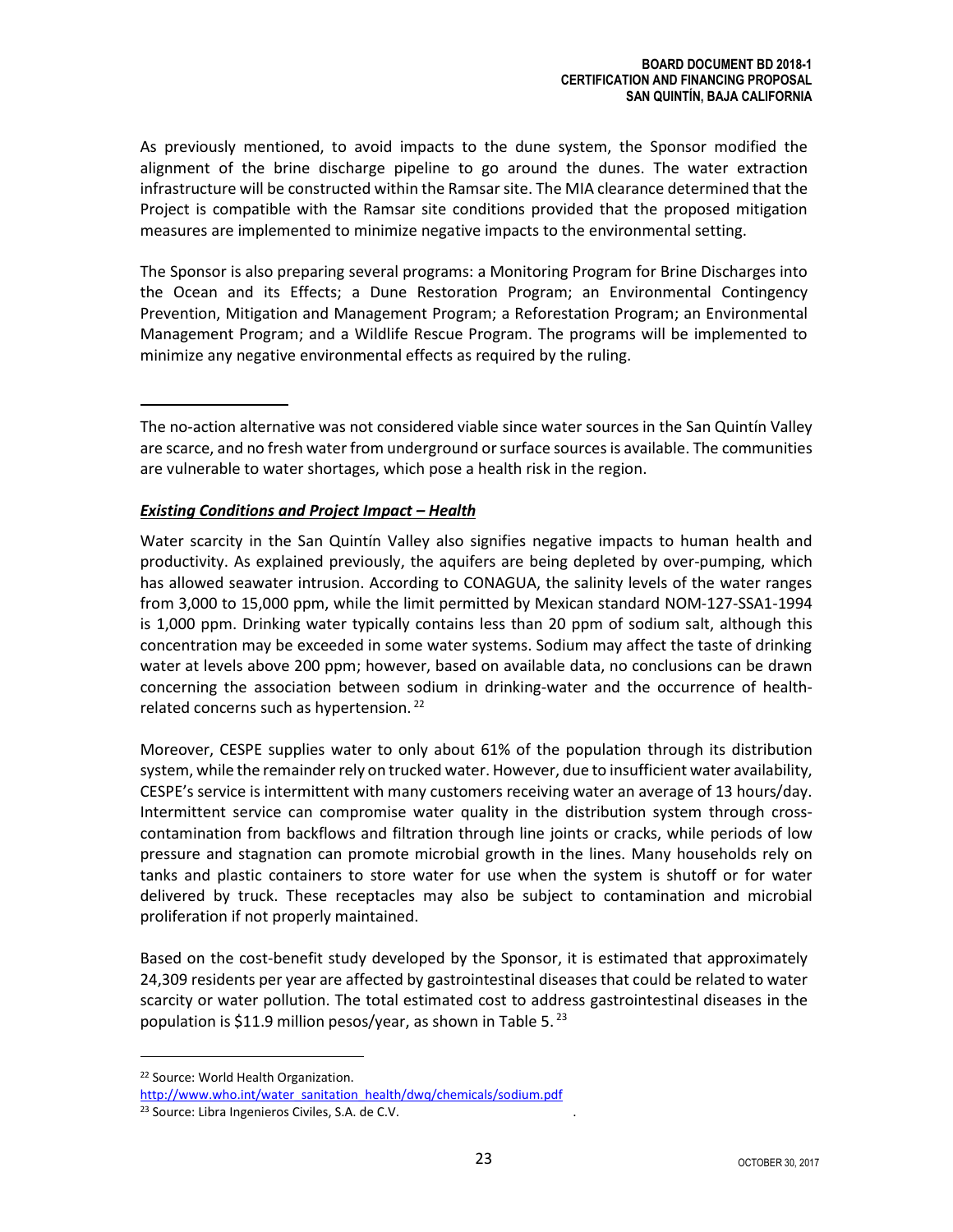| <b>Type of Population</b>                         | <b>Affected</b><br><b>Population</b> | <b>Labor Costs</b><br>(Pesos/hab-year) | <b>Medical Costs</b><br>(Pesos/hab-year) | <b>Total Costs</b><br>(Pesos/year) |
|---------------------------------------------------|--------------------------------------|----------------------------------------|------------------------------------------|------------------------------------|
| Laborer                                           | 4,606                                | Ś<br>289.16                            | 351.46                                   | 2,950,095<br>Ś.                    |
| Non-laborer,<br>economically active<br>population | 5,438                                | 385.55                                 | 351.46                                   | 4,007,860                          |
| Remaining population                              | 14,265                               |                                        | 351.46                                   | 5,013,576                          |
|                                                   | \$11,971,531                         |                                        |                                          |                                    |

#### **Table 5 ESTIMATED POPULATION AFFECTED BY GASTROINTESTINAL DISEASES**

Source**:** CESPE. Libra Ingenieros Civiles, S.A. de C.V. Estudio de Rentabilidad Social.

Inadequate water quality and low availability in Valle de San Quintín has motivated the utility to develop additional water sources to address demands in the region. The Project will provide access to a reliable water source that will comply with the applicable quality standard for human consumption.

### *Transboundary Effects*

No negative transboundary impacts are anticipated because of the implementation of the Project.

### *Other Local Benefits*

The Project will promote the social and economic development of the San Quintín Valley in Baja California. During construction, the Project is expected to generate 50 temporary jobs during construction and 23 permanent jobs during operation. Employment of construction personnel will provide a temporary beneficial impact on local businesses and the regional economy through increased expenditure of wages for goods and services. Local personnel for construction would be considered to the extent feasible.

## **2.3. FINANCIAL CRITERIA**

The NADB's participation in the financing of the Project will be through a loan in pesos of worth up to \$664.77 million that will complement the equity financing required to fund the Project's 20 month construction period.

The repayment source for the NADB loan will come from CEA's monthly revenue derived from the Water Delivery Agreement (WDA) contracted with CESPE. Administration and Payment Trust No. 18325 was formalized by DK with Banco del Bajio (Trust) will serve as the loan payment mechanism for the NADB loan in accordance with the Contract. The amounts pledged by DK to the Trust will cover the Project's debt service and the company's return on investment (T1), fixed operation and maintenance costs (T2), and variable operation costs (T3). DK will bill CEA for an amount equal to T1+T2+T3 on a monthly basis. CEA's obligations deriving from the Contract will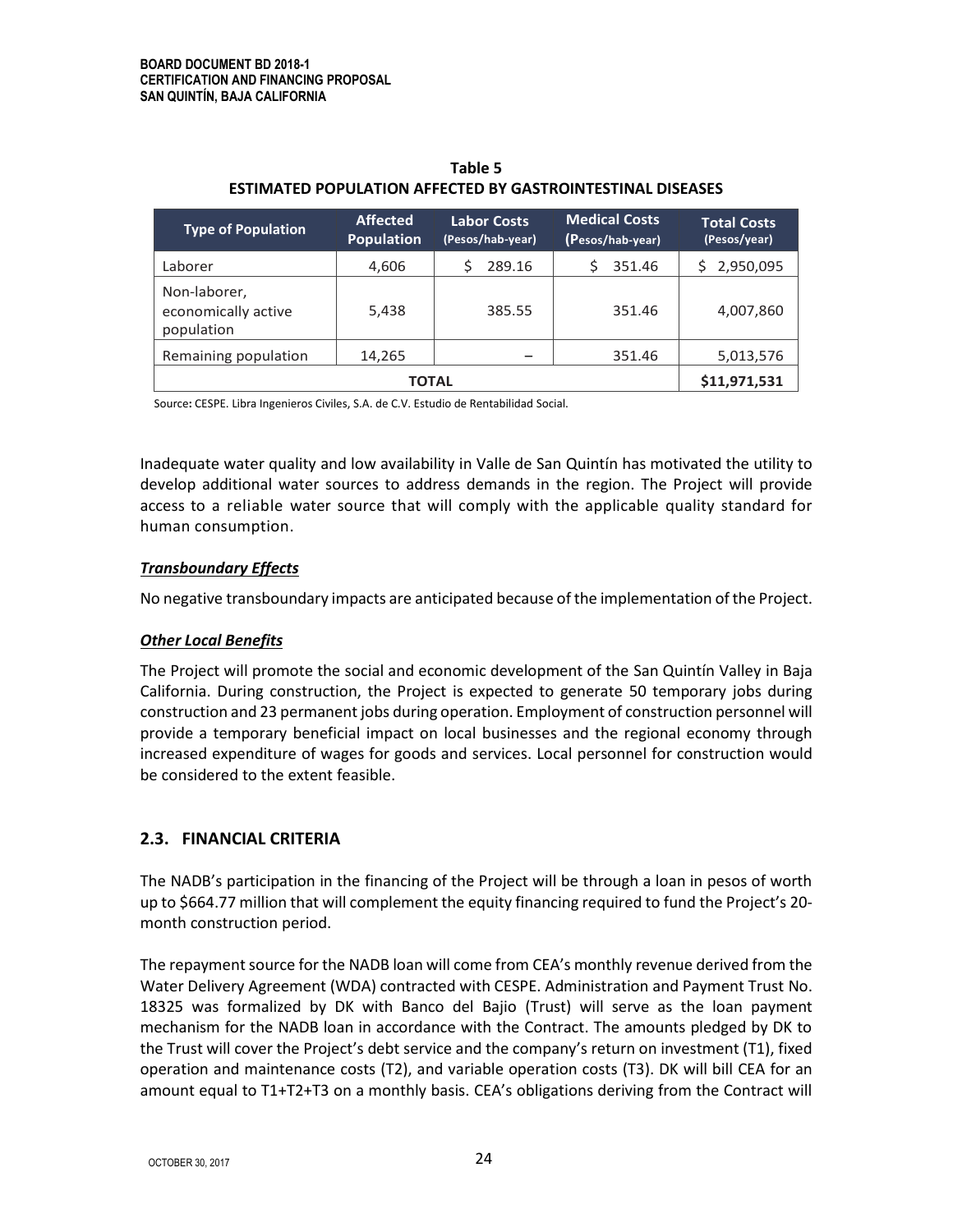be guaranteed by a CESPE contingent and revolving line of credit (CRLC) provided by a commercial or development bank. The rights to execute the CRLC, which is backed by the State of Baja California through a pledge of a percentage of its payroll tax (Guaranty Mechanism), will be transferred to the Administration and Payment Trust. In the event that CESPE revenues are insufficient or unavailable, the Administration and Payment Trust will repay the Project loan automatically by executing the CRLC, thus ensuring that payments are made in full and timely manner.

NADB performed a financial analysis of CESPE and the Guaranty Mechanism. The cash flow projections indicate that CESPE can undertake the financial obligations under the WDA which mirror CEA's obligations with DK under the service Contract. However, the analysis reveals that CESPE needs to improve its operating results by increasing its service revenue and keeping operating costs growth levels significantly below revenue growth; otherwise, the contingent and revolving line of credit may be executed by the Trustee in order to cover the WDA monthly obligations with CEA. According to FitchRatings, CESPE BBB (mx) Rating indicates good credit quality which is supported by CESPE's low indebtedness. The Rating also coincides with the findings of the historical financial analysis which show that CESPE presents limited financial flexibility with good operational indicators.

Considering the Project's characteristics and based on the foregoing financial and risk analysis, the proposed Project is financially feasible and presents an acceptable level of risk. Therefore, NADB proposes providing a market-rate loan in pesos for up to \$664.77 million to Desaladora Kenton, S.A. de C.V.

# **3. PUBLIC ACCESS TO INFORMATION**

# **3.1. PUBLIC CONSULTATION**

BECC released the Draft Project Certification and Financing Proposal for a 30-day public comment period beginning on May 12, 2017. The following Project documentation was made available upon request:

- *Manifestación de Impacto Ambiental* (MIA) for the desalination plant submitted to SEMARNAT.
- MIA Resolution No. SGPA/DGIRA/DG/02393 issued by SEMARNAT for the desalination plant.

The public comment period ended on June 11, 2017 with no comments received.

# **3.2. OUTREACH ACTIVITIES**

In November 2015, CEA initiated a competitive bidding process for the construction, financing and operation of the Project under a public-private partnership agreement. The process included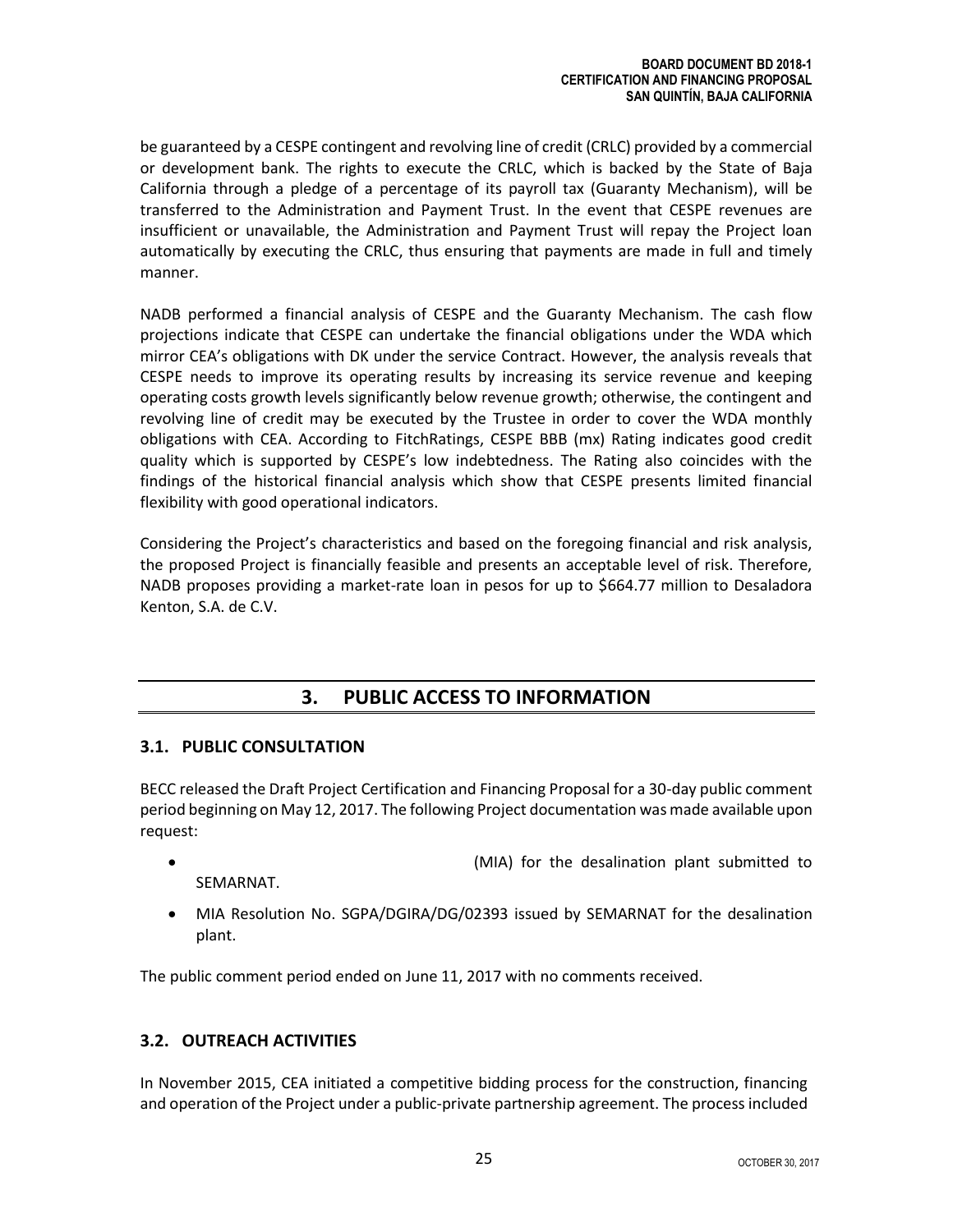several meetings where the participants could clarify doubts and provide comments. The Project contract was awarded on September 28, 2015. The Baja California State Government made all bidding documents available on its website.<sup>24</sup>

As part of the environmental authorization process, on September 15, 2016, SEMARNAT published the request for environmental authorization of the desalination plant and the aqueduct in its weekly publication (  $2^{25}$  Under the law, any private citizen can request access to information or a public consultation. According to the MIA resolution, there were nine requests for a public consultation, which was held from October 25, 2016 to November 23, 2016.<sup>26</sup> During this period, the community provided comments related to the Project, such as the development of studies to assess impact of Project operation on sea life and the seabed. The programs to be developed by the Sponsor as part of the requirements under the MIA Resolution, already address this topic. In accordance with the applicable environmental regulations and the information presented by the Sponsor, SEMARNAT determined that the proposed mitigation measures by the Sponsor are feasible and must be implemented. Additionally, on October 31, 2016, the Sponsor published an extract of the MIA under review by SEMARNAT in the local newspaper, *Frontera*.

BECC conducted a media search to assess potential public opinion about the Project. References to the Project were found on several Internet sites, such as *Frontera, San Diego Red, Plex online,* 

and **FRI All and** *Ele Economista and* **Elgeria**. These articles can be found at the following links:

- *Frontera* (June 25, 2015) "*Instalarán desaladora en San Quintín"* (Desalination plant to be built in San Quintín) [http://www.frontera.info/EdicionEnlinea/Notas/Noticias/25062015/984053-Instalaran](http://www.frontera.info/EdicionEnlinea/Notas/Noticias/25062015/984053-Instalaran-desaladora-en-San-Quintin.html)[desaladora-en-San-Quintin.html](http://www.frontera.info/EdicionEnlinea/Notas/Noticias/25062015/984053-Instalaran-desaladora-en-San-Quintin.html)
- *San Diego Red* (June 25, 2015) "*Comienza licitación para construir planta desaladora en San Quintín"* (Bidding underway to build a desalination plant in San Quintín) [http://www.sandiegored.com/noticias/64878/Comienza-licitacion-para-construir](http://www.sandiegored.com/noticias/64878/Comienza-licitacion-para-construir-planta-desaladora-en-San-Quintin/)[planta-desaladora-en-San-Quintin/](http://www.sandiegored.com/noticias/64878/Comienza-licitacion-para-construir-planta-desaladora-en-San-Quintin/)
- *Plex online* (March 6, 2016) "*Inicia construcción de la desalinizadora de San Quintín"*  (Construction begins on desalination plant in San Quintín) [http://www.plexmx.info/2016/03/06/inicia-construccion-de-la-desalinizadora-de-san](http://www.plexmx.info/2016/03/06/inicia-construccion-de-la-desalinizadora-de-san-quintin/)[quintin/](http://www.plexmx.info/2016/03/06/inicia-construccion-de-la-desalinizadora-de-san-quintin/)
- *San Quintín al día* (March 6, 2016) "*Inicia construcción de planta desalinizadora en San Quintín"* (Construction begins on desalination plant in San Quintín) [http://sanquintinaldia.com/uncategorized/inicia-construccion-de-planta-desalinizadora](http://sanquintinaldia.com/uncategorized/inicia-construccion-de-planta-desalinizadora-en-san-quintin/)[en-san-quintin/](http://sanquintinaldia.com/uncategorized/inicia-construccion-de-planta-desalinizadora-en-san-quintin/)

 $\overline{a}$ 

<sup>&</sup>lt;sup>24</sup> Source: Procurement process under the Public Private Partnership Law in Baja California. Bidding documents available at[: http://www-](http://www-.baja.gob.mx/apps/comnetbc.nsf/3cdc6c4f759fe0bc88256e7c000608da/35e0bb6866f074da88257ef60000786b)

[<sup>.</sup>baja.gob.mx/apps/comnetbc.nsf/3cdc6c4f759fe0bc88256e7c000608da/35e0bb6866f074da88257ef60000786b](http://www-.baja.gob.mx/apps/comnetbc.nsf/3cdc6c4f759fe0bc88256e7c000608da/35e0bb6866f074da88257ef60000786b) <sup>25</sup> Source: SEMARNAT, http://sinat.semarnat.gob.mx/Gacetas/archivos2016/gaceta\_47-16.pdf

<sup>26</sup> Source: SEMARNAT, http://sinat.semarnat.gob.mx/Gacetas/archivos2016/gaceta\_55-16.pdf